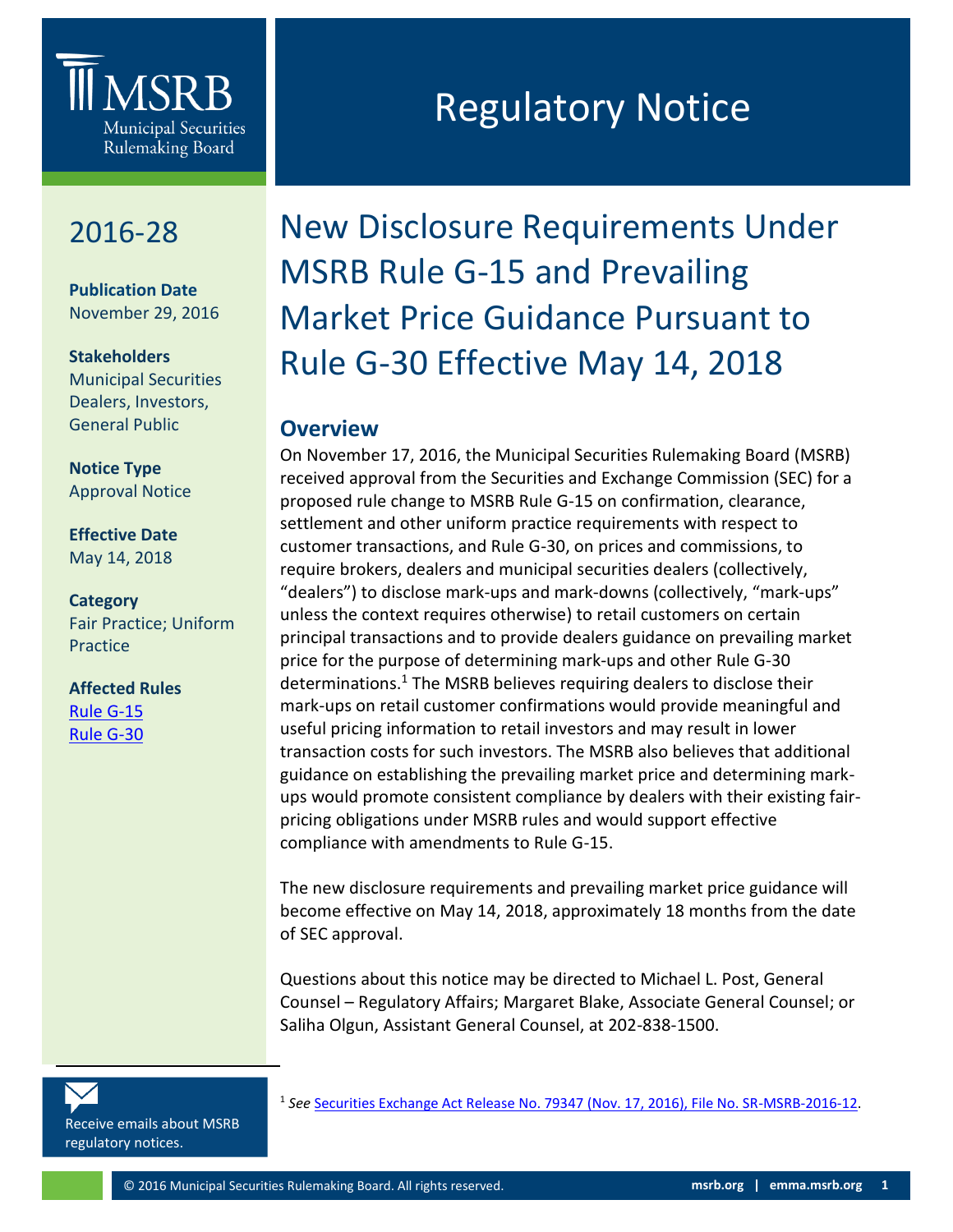### **Background**

The MSRB is charged by Congress to foster a free and open municipal securities market and to protect investors and the public interest.<sup>2</sup> Under this mandate, the MSRB has adopted a set of rule provisions that address dealer pricing and compensation, as well as transaction confirmations. Rule G-30, on prices and commissions, provides that a dealer may only purchase municipal securities for its own account from a customer, or sell municipal securities for its own account to a customer, at an aggregate price (including any mark-up) that is fair and reasonable. For such principal transactions, the total transaction price to the customer must bear a reasonable relationship to the prevailing market price of the security, and the mark-up, as part of the aggregate price, must also be fair and reasonable. $3$  For purposes of Rule G-30, the mark-up is calculated based on the inter-dealer market price prevailing at the time of the customer transaction.<sup>4</sup> When executing a transaction on an agency basis, the commission or service charge must not be in excess of a fair and reasonable amount.<sup>5</sup> Whether effecting a transaction on a principal or agency basis, dealers must exercise reasonable diligence in establishing the market value of the security and the reasonableness of their compensation.<sup>6</sup> Under Rule G-15, dealers are required to disclose on the customer confirmation transaction-based remuneration received from the customer when the dealer acts as agent. The amendments to Rule G-15 will establish a mark-up disclosure requirement for dealers in municipal securities when engaging in a specified class of principal transactions, and the amendments to Rule G-30 will provide dealers guidance on prevailing market price for the purpose of determining mark-ups and making other Rule G-30 determinations.

To inform its development of the amendments to Rule G-15 and Rule G-30, the MSRB sought public comment on draft amendments in three separate requests for comment. In response to the requests for comment, the MSRB received a total of 63 letters from a diverse group of commenters. The MSRB found the input from commenters to be highly informative and valuable. After carefully considering the comments received in response to each

<sup>2</sup> *E.g.*, Securities Exchange Act of 1934 Section 15B(b)(2)(C), 15 U.S.C. 78*o*-4(b)(2)(C).

<sup>3</sup> *See* Rule G-30, Supplementary Material .01(c) and (d).

<sup>4</sup> *See* Rule G-30, Supplementary Material .01(d).

<sup>5</sup> *See* Rule G-30(b)(ii).

<sup>6</sup> *See* Rule G-30, Supplementary Material .01(a).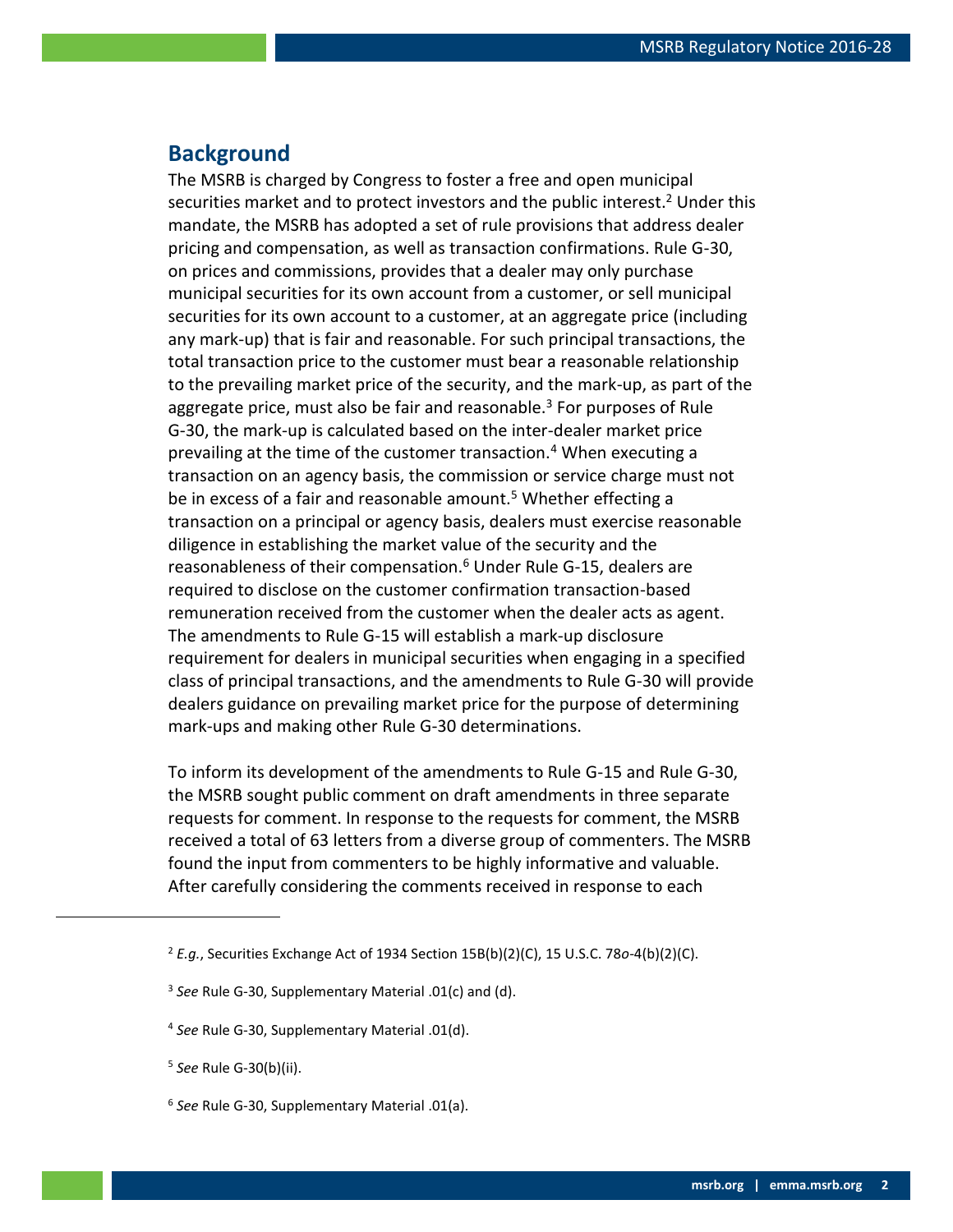request, the MSRB made significant revisions to the draft amendments before filing the proposed amendments with the SEC. After filing the proposed amendments, the MSRB carefully considered all comments submitted to the SEC, as reflected in revisions to the original filing that were responsive to or derivative of comments received. The MSRB believes that the development of the amendments was greatly enhanced by the active participation of commenters and is appreciative of commenter engagement in the development of the new requirements and guidance.

### **Summary of the New Requirements and Guidance**

#### Mark-up Disclosure Requirements Under Rule G-15

The new mark-up disclosure requirements under Rule G-15 will require a dealer to disclose its mark-up (or mark-down) on a transaction where the dealer buys (or sells) a municipal security on a principal basis from (or to) a non-institutional customer and engages in one or more offsetting principal trade(s) on the same trading day in the same security, where the size of the dealer's offsetting principal trade(s), in the aggregate, equals or exceeds the size of the customer trade. A non-institutional customer is a customer with an account that is not an institutional account, as defined in Rule G-8(a)(xi), (*i.e.*, a retail customer account).<sup>7</sup>

#### *Non-Arms-Length Affiliate Transactions*

With respect to the offsetting principal trade(s), where a dealer buys from, or sells to, an affiliate in a transaction that is not at arms length, the dealer will be required to "look through" its transaction with the affiliate to the affiliate's transaction(s) with third parties in determining when the security was acquired or liquidated and whether the "same trading day" requirement has been triggered.<sup>8</sup> An "arms-length transaction" is a transaction that was conducted through a competitive process in which non-affiliate dealers could also participate—*e.g.*, pricing sought from multiple dealers, or the posting of

 $\overline{a}$ 

 $7$  Rule G-8(a)(xi) defines an institutional account as

the account of (i) a bank, savings and loan association, insurance company, or registered investment company; (ii) an investment adviser registered either with the Commission under Section 203 of the Investment Advisers Act of 1940 or with a state securities commission (or any agency or office performing like functions); or (iii) any other entity (whether a natural person, corporation, partnership, trust, or otherwise) with total assets of at least \$50 million.

<sup>&</sup>lt;sup>8</sup> Similarly, in the case of a non-arms-length transaction with an affiliate, the dealer also is required to "look through" to the affiliate's transaction(s) with third parties in the security and the time of trade and related cost or proceeds of the affiliate in determining the markup pursuant to Rule G-30.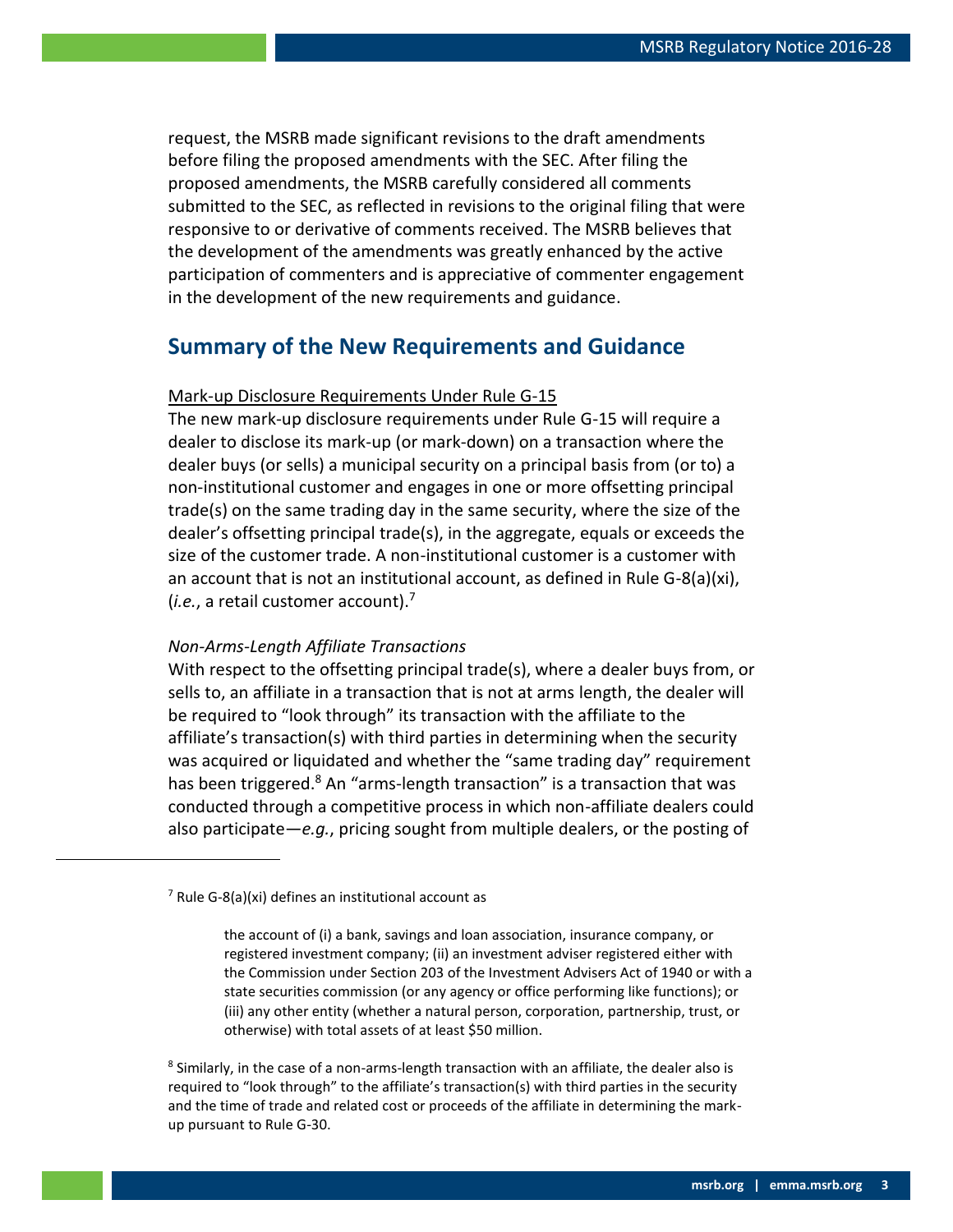multiple bids and offers—and where the affiliate relationship did not influence the price paid or proceeds received by the dealer. As a general matter, the MSRB expects that the competitive process used in an "armslength" transaction, *e.g.*, the request for pricing or platform for posting bids and offers, is one in which non-affiliates have frequently participated.

#### *Exceptions for Functionally Separate Trading Desks, List Offering Price Transactions and Municipal Fund Securities*

Functionally Separate Trading Desks*.* The new mark-up disclosure requirements contain limited exceptions. First, if the offsetting same-day dealer principal trade is executed by a trading desk that is functionally separate from the dealer's trading desk that executed the transaction with the customer, the principal trade by that separate trading desk will not trigger the disclosure requirement. Dealers must have in place policies and procedures reasonably designed to ensure that the functionally separate principal trading desk through which the dealer purchase or dealer sale was executed had no knowledge of the customer transaction. The exception will allow an institutional desk within a dealer to service an institutional customer without triggering the disclosure requirement for an unrelated trade performed by a separate retail desk within the dealer.

List Offering Price Transactions*.* Second, a dealer will not be required to disclose the mark-up if the customer transaction is a list offering price transaction, as defined in paragraph (d)(vii)(A) of MSRB Rule G-14 RTRS Procedures. Specifically, a "list offering price transaction" is a primary market sale transaction executed on the first day of trading of a new issue by a sole underwriter, syndicate manager, syndicate member, selling group member, or distribution participant to a customer at the published list offering price for the security. This exception recognizes the fact that compensation disclosure may not be warranted on confirmations for these primary market transactions since for such transactions, bonds are sold at the same published list offering price to all investors, and the compensation paid to the dealer is paid for by the issuer and typically described in the official statement.

Municipal Fund Securities*.* Lastly, disclosure of mark-ups will not be required for transactions in municipal fund securities. Because dealer compensation for municipal fund securities transactions is typically not in the form of a mark-up, mark-up disclosure does not have application for transactions in municipal fund securities.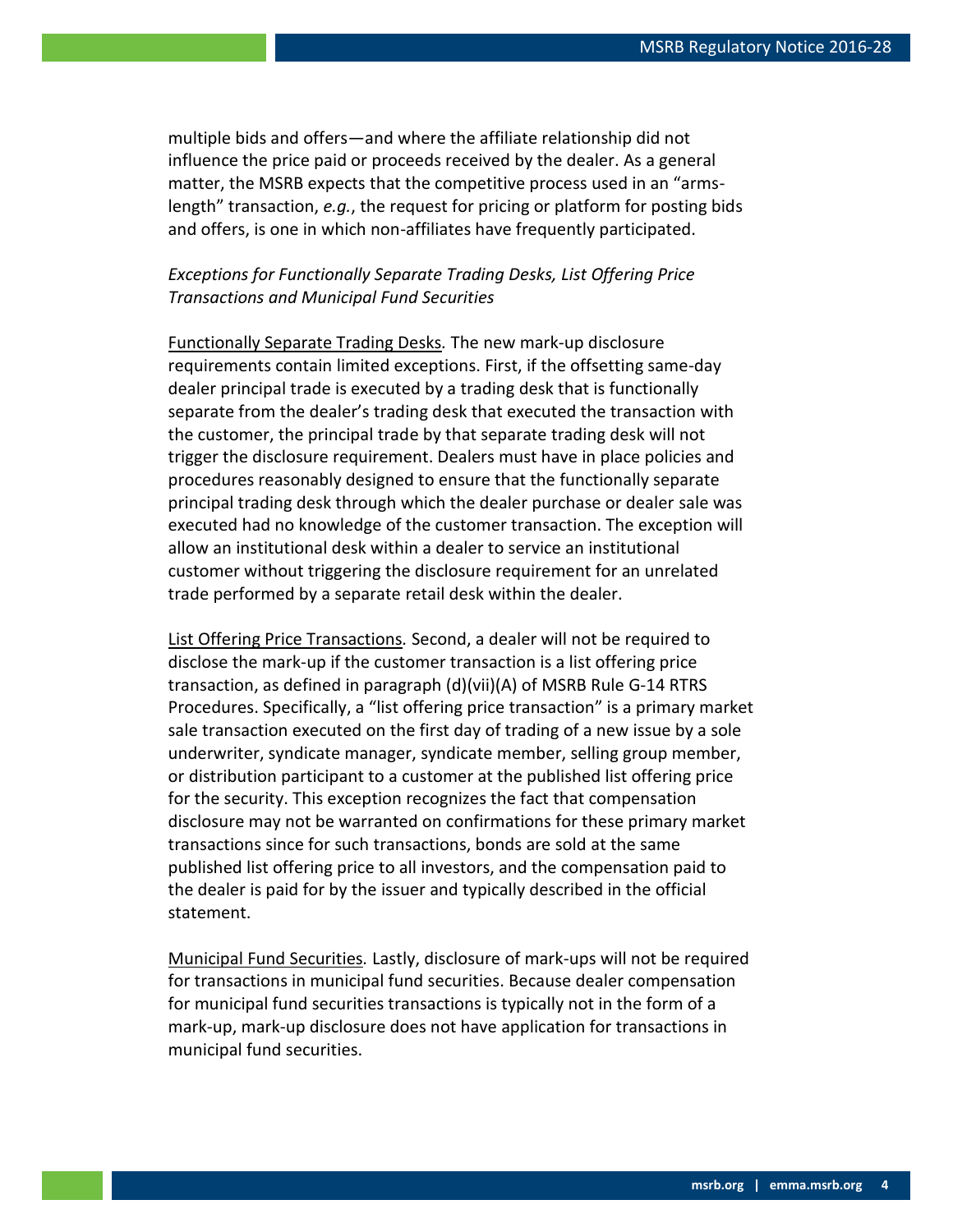#### *Information to be Disclosed on the Customer Confirmation*

If the transaction meets the criteria described above, the dealer will be required to disclose on the customer confirmation the dealer's mark-up from the prevailing market price for the security. The mark-up must be determined in compliance with Rule G-30 and the supplementary material thereunder, including new Supplementary Material .06 (discussed below), and expressed as a total dollar amount and as a percentage of the prevailing market price of the municipal security. $9$  Currently, under Rule G-30, dealers are required to exercise reasonable diligence in establishing the prevailing market price.<sup>10</sup> The MSRB, therefore, expects that dealers will have reasonable policies and procedures in place to establish the prevailing market price in compliance with Supplementary Material .06 and that such policies and procedures will be applied consistently across customers.

#### *Timing of the Mark-up Determination*

A dealer may determine, as a final matter for disclosure purposes, the prevailing market price—and therefore, the markup—based on the information the dealer has, through the use of reasonable diligence as required by Rule G-30, at the time the dealer systematically inputs the markup related information into its systems for the generation of the mark-up disclosure. Such timing of the determination of prevailing market price would avoid potentially open-ended delays and would also permit dealers who, on a voluntary basis, choose to disclose mark-ups on all principal transactions to generate customer confirmations at the time of trade, should they choose to do so.

#### Time of Execution and Link to EMMA Disclosure on All Retail Customer Confirmations

The amendments to Rule G-15 will also require dealers to disclose, in a format specified by the MSRB, a reference and, if the confirmation is electronic, a hyperlink to a webpage on the MSRB's Electronic Municipal Market Access (EMMA®) website that contains publicly available trading data for the specific security that was traded. Thus, all printed confirmations for which the disclosure will be required must include the uniform resource

<sup>&</sup>lt;sup>9</sup> Although labeling the disclosure "approximate" or "estimated" would not be consistent with the disclosure requirement in Rule G-15, dealers may include on the customer confirmation explanatory language or disclosures to provide context and understanding for investors receiving mark-up disclosures, such as an explanation of how the disclosure was derived. As long as such explanatory language is accurate and not misleading, the MSRB believes that dealers should have the flexibility to determine how to craft such language for their customers.

<sup>10</sup> *See* Rule G-30, Supplementary Material .04(b).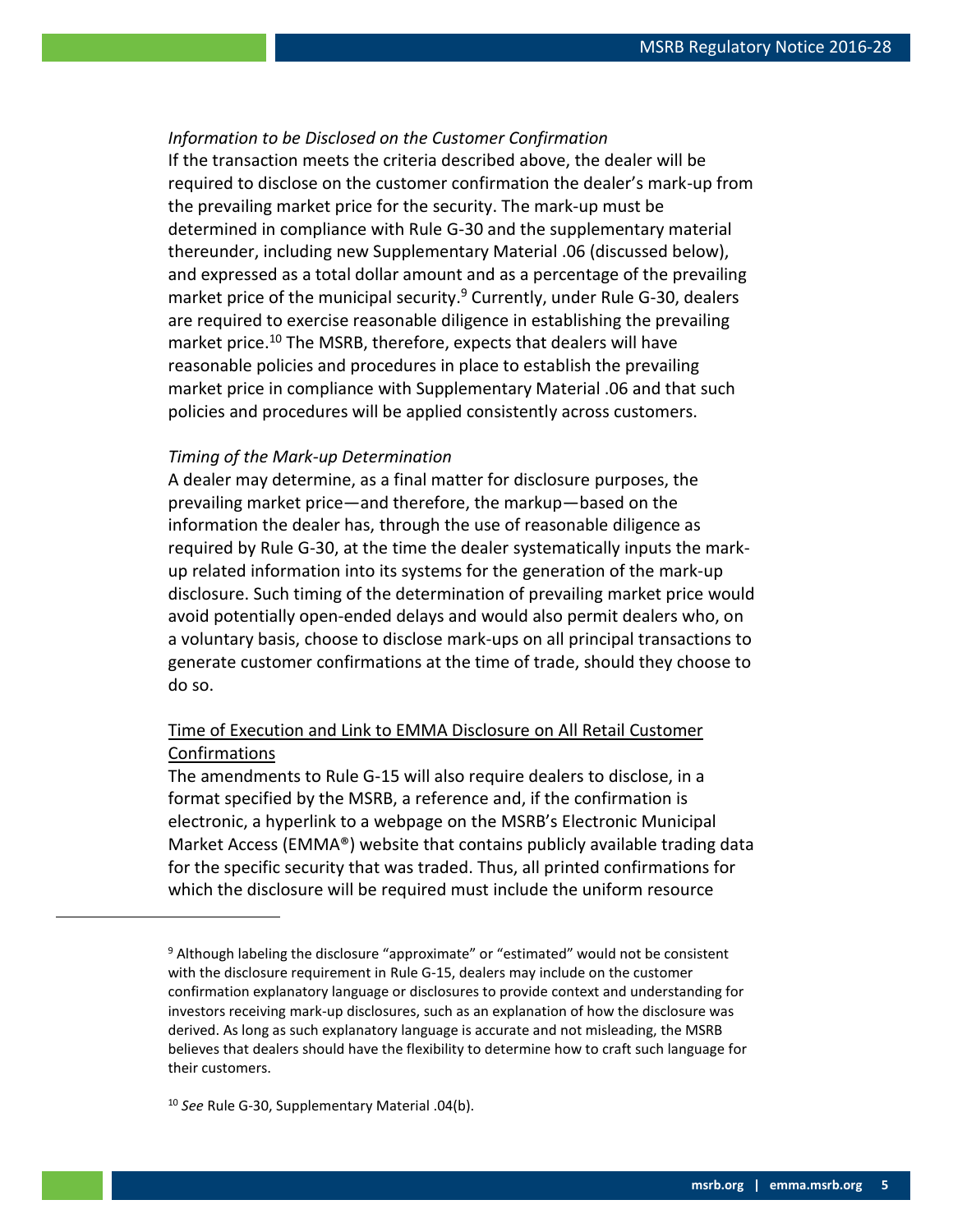locator (URL) to the applicable webpage, and all electronic confirmations for which the disclosure will be required must include a hyperlinked URL to the applicable webpage. This disclosure requirement will be limited to transactions with retail (*i.e*., non-institutional) customers, but will apply for all such transactions regardless of whether a mark-up disclosure is required for the transaction. Under the new disclosure requirements, the dealer also must disclose the time of execution on all non-institutional customer confirmations, other than those for transactions in municipal fund securities.

#### Prevailing Market Price Guidance

The amendments to Rule G-30 add new supplementary material (paragraph .06 entitled "Mark-Up Policy") and amend existing supplementary material to provide guidance on establishing the prevailing market price and determining mark-ups and mark-downs for principal transactions in municipal securities.

Revisions to Supplementary Material .01(a) will clarify that a dealer must exercise "reasonable" diligence in establishing the market value of a security and the reasonableness of the compensation received. This requirement is consistent with existing Supplementary Material .04(b) ("[D]ealers must establish market value as accurately as possible using reasonable diligence under the facts and circumstances") and will clarify that the same standard applies under the Supplementary Material .01(a). The amendments to Supplementary Material .01(d) will clarify the relationship between that provision and the new Supplementary Material .06 containing the prevailing market price guidance.

Under new Supplementary Material .06, the prevailing market price of a municipal security generally will be presumptively established by referring to the dealer's contemporaneous cost as incurred, or contemporaneous proceeds as obtained. This presumption may be overcome in limited circumstances. If the presumption is overcome, or if it is not applicable because the dealer's cost is (or proceeds are) not contemporaneous, various factors discussed below are either required or permitted to be considered, in successive order, to determine the prevailing market price. Generally, a subsequent factor or series of factors may be considered only if previous factors in the hierarchy, or "waterfall," are inapplicable.

Below is a summary of several significant aspects of the prevailing market price guidance.

*Rebuttable Presumption Based on Contemporaneous Cost or Proceeds* The prevailing market price guidance builds on the standard in existing supplementary material to Rule G-30 that the prevailing market price of a security is generally the price at which dealers trade with one another *(i.e.,*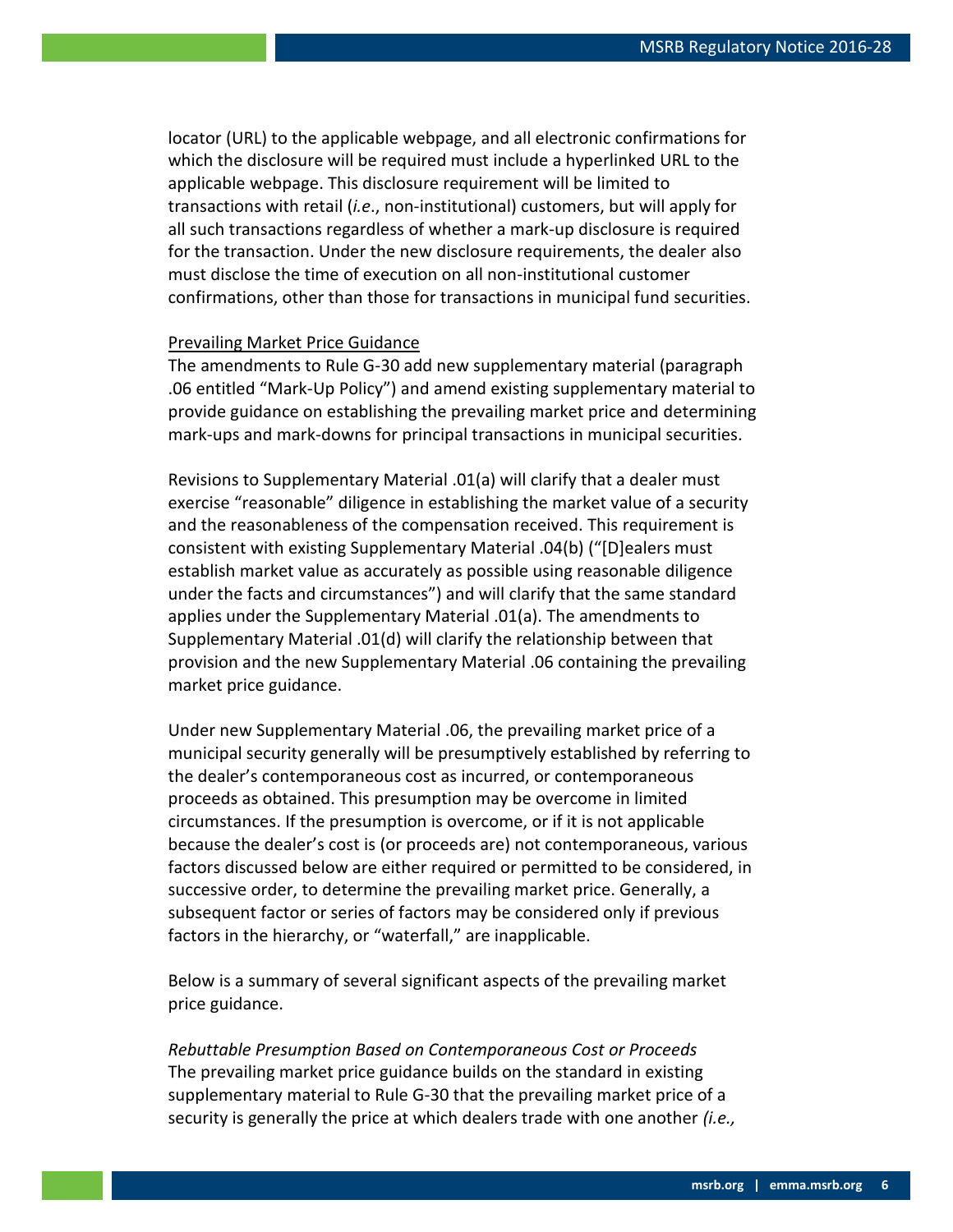the inter-dealer price).<sup>11</sup> The guidance provides that the best measure of prevailing market price is presumptively established by referring to the dealer's contemporaneous cost (proceeds), as consistent with other MSRB pricing rules, such as the best-execution rule (Rule G-18). Under the prevailing market price guidance, a dealer's cost or proceeds will be considered contemporaneous if the transaction occurs close enough in time to the subject transaction that it would reasonably be expected to reflect the current market price for the municipal security. The reference to dealer contemporaneous cost or proceeds in determining the prevailing market price reflects a recognition of the principle that the prices paid or received for a security by a dealer in actual transactions closely related in time are normally a highly reliable indication of the prevailing market price and that the burden is appropriately on the dealer to establish the contrary.

When selling a municipal security to a customer, a dealer may look to other evidence of the prevailing market price (other than contemporaneous cost) only where the dealer, when selling the security, made no contemporaneous purchases in the municipal security or can show that in the particular circumstances the dealer's contemporaneous cost is not indicative of the prevailing market price. When buying a municipal security from a customer, the dealer may look to other evidence of the prevailing market price (other than contemporaneous proceeds) only where the dealer made no contemporaneous sales in the municipal security or can show that in the particular circumstances the dealer's contemporaneous proceeds are not indicative of the prevailing market price.

A dealer may be able to show that its contemporaneous cost (when it is making a sale to a customer) or proceeds (when it is making a purchase from a customer) are not indicative of the prevailing market price, and thus overcome the presumption, in instances where: (i) interest rates changed to a degree that such change would reasonably cause a change in municipal securities pricing; (ii) the credit quality of the municipal security changed significantly; or (iii) news was issued or otherwise distributed and known to the marketplace that had an effect on the perceived value of the municipal security.

#### *Hierarchy of Pricing Factors*

 $\overline{a}$ 

Under the prevailing market price guidance, if the dealer has established that the dealer's cost is (or proceeds are) not contemporaneous or if the dealer

<sup>11</sup> *See* Rule G-30, Supplementary Material .01(d) ("Dealer compensation on a principal transaction is considered to be a mark-up or mark-down that is computed from the interdealer market price prevailing at the time of the customer transaction.").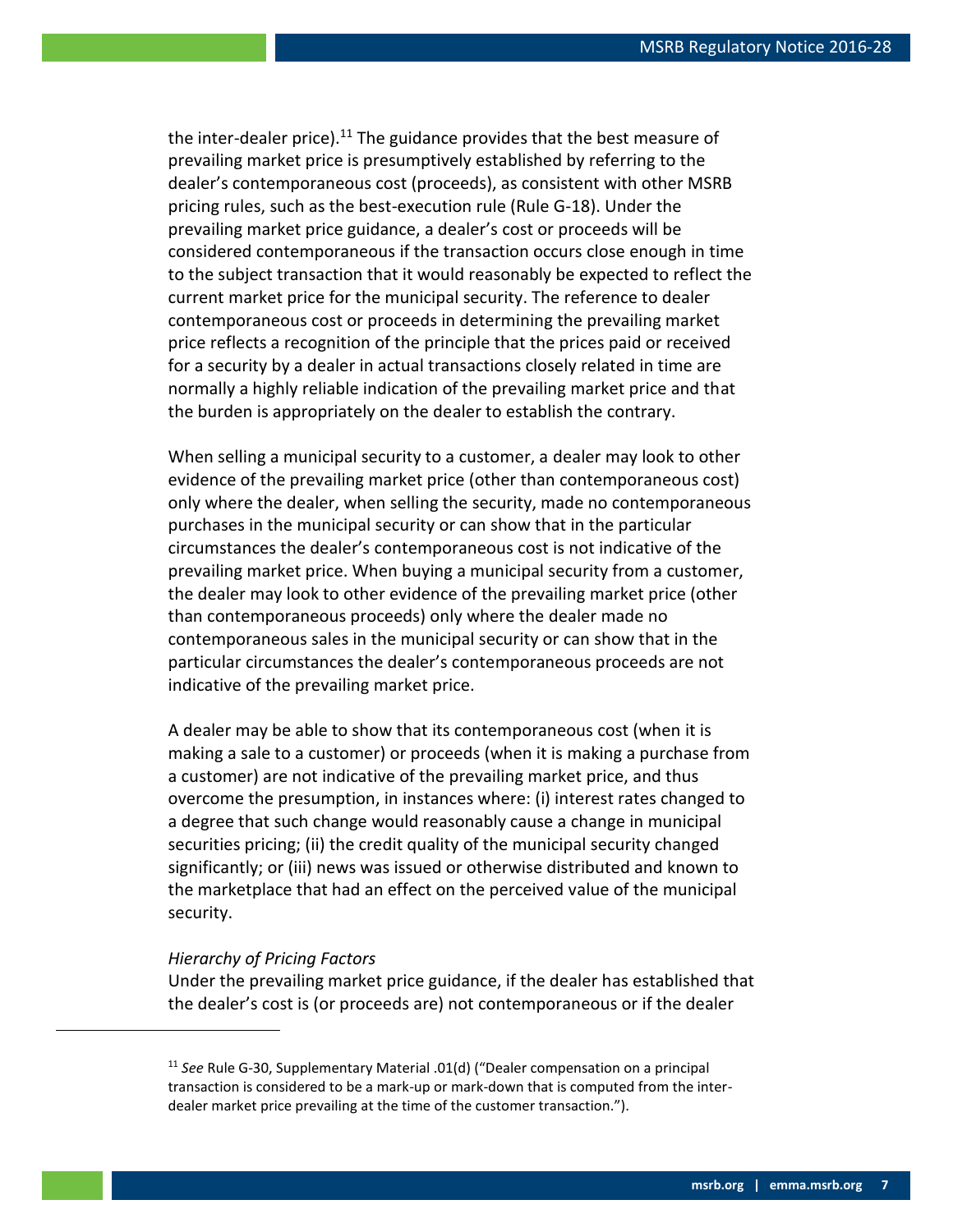has overcome the presumption that its contemporaneous cost or amount of proceeds provides the best measure of the prevailing market price, the dealer will be required to consider, in the order listed (subject to Supplementary Material .06(a)(viii), on isolated transactions and quotations), a hierarchy of three additional types of pricing information, referred to here as the hierarchy of pricing factors: (i) prices of any contemporaneous interdealer transactions in the municipal security; (ii) prices of contemporaneous dealer purchases (or sales) in the municipal security from (or to) institutional accounts with which any dealer regularly effects transactions in the same municipal security; or (iii) if an actively traded security, contemporaneous bid (or offer) quotations for the municipal security made through an inter-dealer mechanism, through which transactions generally occur at the displayed quotations.

Pricing information of a succeeding type in this hierarchy may only be considered where the prior type does not generate relevant pricing information. In reviewing the available pricing information of each type, the relative weight of the information, for purposes of identifying prevailing market price, depends on the facts and circumstances of the comparison transaction or quotation. The prevailing market price guidance also makes clear the expectation that, because of the lack of active trading in many municipal securities, these factors may frequently not be available in the municipal market. Accordingly, dealers may often need to consult factors further down the waterfall, such as "similar" securities and economic models, to identify sufficient relevant and probative pricing information to establish the prevailing market price of a municipal security.

#### *Similar Securities*

If the above factors are not available, the prevailing market price guidance provides that a dealer may take into consideration a non-exclusive list of factors that are generally analogous to those set forth under the hierarchy of pricing factors, but applied here to prices and yields of specifically defined "similar" securities. However, unlike the factors set forth in the hierarchy of pricing factors, which must be considered in the specified order, the factors related to similar securities are not required to be considered in a particular order or particular combination. The non-exclusive factors specifically listed are:

- Prices, or yields calculated from prices, of contemporaneous interdealer transactions in a specifically defined "similar" municipal security;
- Prices, or yields calculated from prices, of contemporaneous dealer purchase (sale) transactions in a "similar" municipal security with institutional accounts with which any dealer regularly effects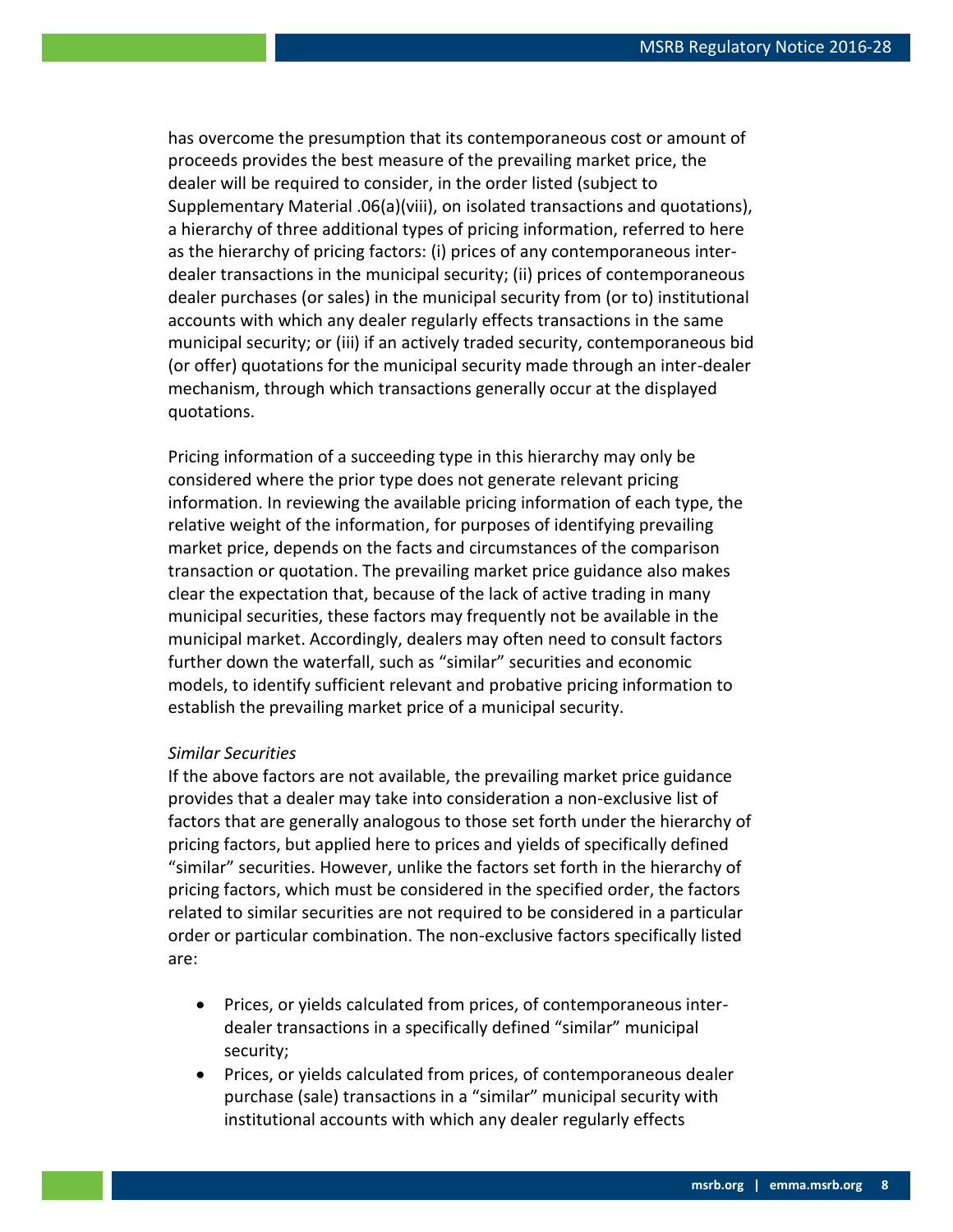transactions in the "similar" municipal security with respect to customer mark-ups (mark-downs); and

 Yields calculated from validated contemporaneous inter-dealer bid (offer) quotations in "similar" municipal securities for customer markups (mark-downs).

When applying one or more of the factors, a dealer must consider that the ultimate evidentiary issue is whether the prevailing market price of the municipal security will be correctly identified. The relative weight of the pricing information obtained from the factors depends on the facts and circumstances surrounding the comparison transaction, such as whether the dealer in the comparison transaction was on the same side of the market as the dealer in the subject transaction, the timeliness of the information and, with respect to the final bulleted factor above, the relative spread of the quotations in the "similar" municipal security to the quotations in the subject security.

The prevailing market price guidance provides that a "similar" municipal security should be sufficiently similar to the subject security that it would serve as a reasonable alternative investment to the investor. At a minimum, the municipal security or securities should be sufficiently similar that a market yield for the subject security can be fairly estimated from the yields of the "similar" security or securities. Where a municipal security has several components, appropriate consideration may also be given to the prices or yields of the various components of the security. The guidance also sets forth a number of non-exclusive factors that may be used in determining the degree to which a security is "similar." These include: (i) credit quality considerations; (ii) the extent to which the spread at which the "similar" municipal security trades is comparable to the spread at which the subject security trades; (iii) general structural characteristics and provisions of the issue; (iv) technical factors such as the size of the issue, the float and recent turnover of the issue, and legal restrictions on transferability as compared with the subject security; and (v) the extent to which the federal and/or state tax treatment of the "similar" municipal security is comparable to such tax treatment of the subject security.

Because of the unique characteristics of the municipal securities market, including the large number of vastly different issuers and the highly diverse nature of most outstanding securities, the MSRB expects that, in order for a security to qualify as sufficiently "similar" to the subject security, such security will be at least highly similar to the subject security with respect to nearly all of the listed "similar" security factors that are relevant to the subject security at issue. As a result, and due also in part to the lack of active trading in many municipal securities, dealers in the municipal securities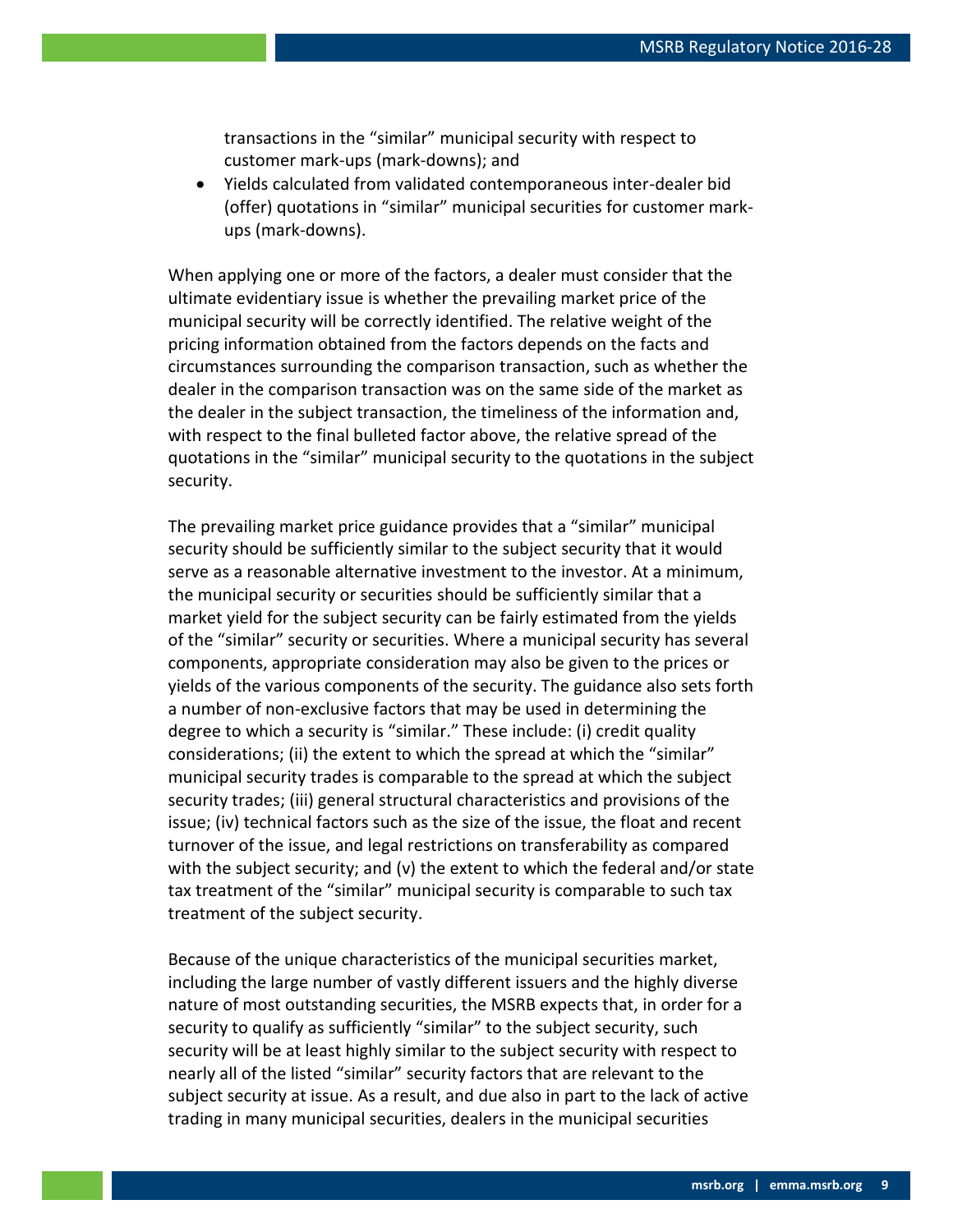market likely may not often find pricing information from sufficiently similar securities and may frequently need to then consider economic models at the next level of the waterfall analysis.

When a security's value and pricing is based substantially on, and is highly dependent on, the particular circumstances of the issuer, including creditworthiness and the ability and willingness of the issuer to meet the specific obligations of the security (often referred to as "story bonds"), in most cases other securities would not be sufficiently similar, and therefore, other securities may not be used to establish the prevailing market price.

#### *Economic Models*

 $\overline{a}$ 

If information concerning the prevailing market price of a security cannot be obtained by applying any of the factors at the higher levels of the waterfall, dealers may consider as a factor in assessing the prevailing market price of a security the prices or yields derived from economic models. Such economic models may take into account measures such as reported trade prices, credit quality, interest rates, industry sector, time to maturity, call provisions and any other embedded options, coupon rate, and face value, and may consider all applicable pricing terms and conventions used.

As a general matter, when a dealer seeks to identify prevailing market price using other than the dealer's contemporaneous cost or contemporaneous proceeds, the dealer must be prepared to provide evidence that would establish the dealer's basis for not using contemporaneous cost (proceeds), and information about the other values reviewed. Consistent with this approach, if a dealer relies upon figures derived from a model the dealer uses or has developed internally, the dealer must be able to provide information that was used on the day of the transaction to develop the figures. While this requirement will not apply to a dealer that uses a thirdparty economic model by contracting with, or outsourcing to, a third party, such dealer should have a reasonable basis for believing the third party's pricing methodologies produce evaluated prices that reflect actual prevailing market prices. Dealers are also cautioned that the ultimate responsibility to determine the market value of a security and ensure the fairness and reasonableness of a price and any related mark-up or mark-down under Rule G-30 lies with them.<sup>12</sup>

 $12$  The supervisory system and written supervisory procedures for a dealer that uses thirdparty evaluated prices to assist it in determining the prevailing market price of a municipal security should be appropriately tailored to reflect this outsourced function. Among other things, the dealer must have procedures regarding the dealer's outsourcing practice that are reasonably designed to ensure compliance with applicable securities laws and regulations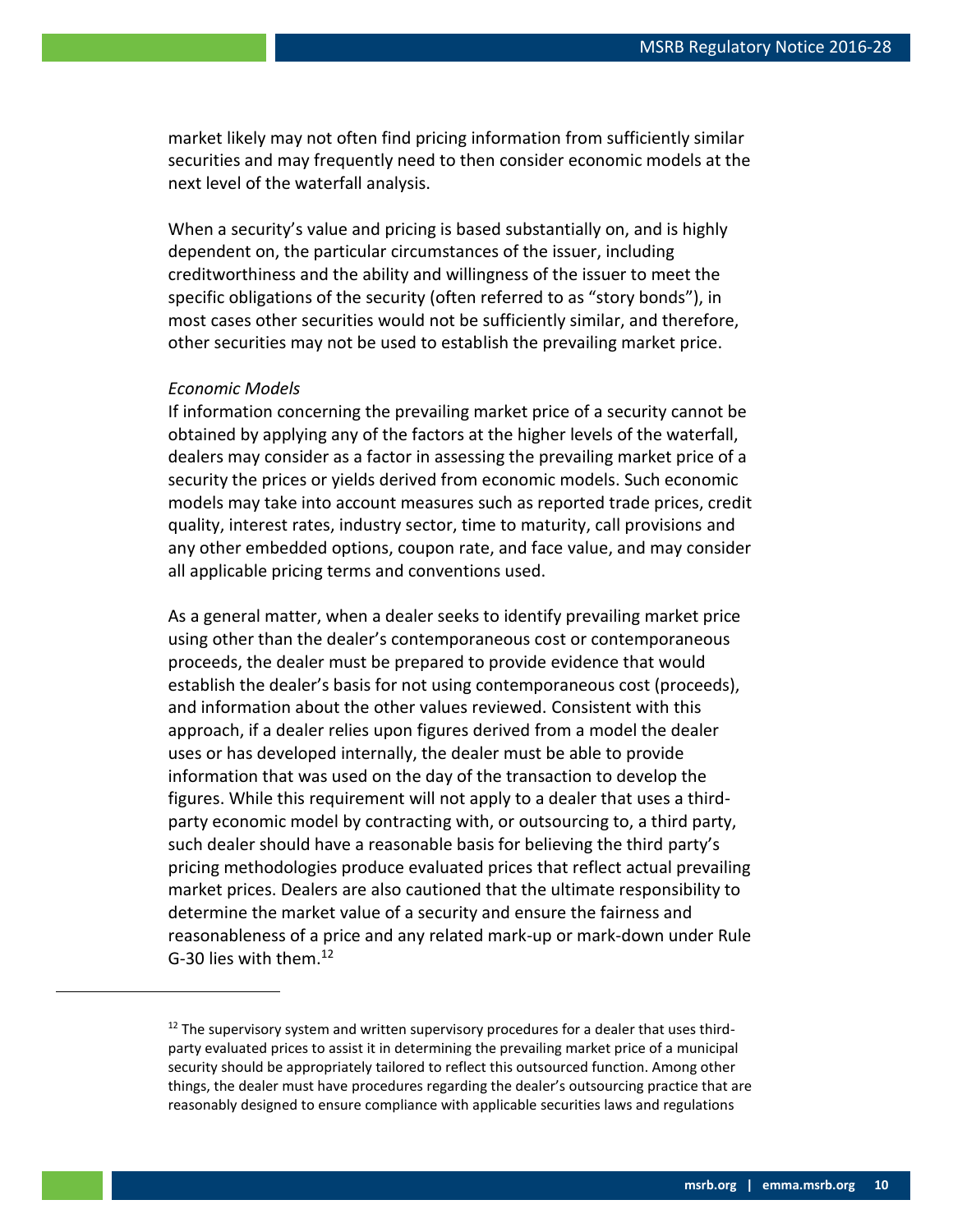#### *Isolated Transactions and Quotations*

The prevailing market price guidance states that isolated transactions or isolated quotations generally have little or no weight or relevance in establishing the prevailing market price. Due to the unique nature of the municipal securities market, including the large number of issuers and outstanding securities and the infrequent trading of many securities in the secondary market, the prevailing market price guidance recognizes that isolated transactions and quotations may be more prevalent in the municipal securities market than other fixed income markets and explicitly recognizes that an off-market transaction may qualify as an "isolated transaction" under the guidance.

The prevailing market price guidance also addresses the application of the "isolated" transactions and quotations provision. The guidance explains that, for example, in considering the factors in the hierarchy of pricing factors, a dealer may give little or no weight to pricing information derived from an isolated transaction or quotation. The guidance also provides that, in considering yields of "similar" securities, except in extraordinary circumstances, dealers may not rely exclusively on isolated transactions or a limited number of transactions that are not fairly representative of the yields of transactions in "similar" municipal securities taken as a whole.

#### *Contemporaneous Customer Transactions*

 $\overline{a}$ 

Because the prevailing market price guidance ultimately seeks to identify the prevailing inter-dealer market price, a dealer's contemporaneous cost (for customer sales) or proceeds (for customer purchases) in an *inter-dealer* transaction is presumptively the prevailing market price of the security. Where the dealer has no contemporaneous cost or proceeds, as applicable, from an inter-dealer transaction, the dealer must then consider whether it has contemporaneous cost or proceeds, as applicable, from a *customer*  transaction. In establishing the presumptive prevailing market price, in such instances, the dealer should refer to such contemporaneous cost or proceeds and make an adjustment for any mark-up or mark-down charged in that customer transaction. To identify the prevailing market price for the purpose

and MSRB rules. The procedures should include, without limitation, a due diligence analysis of the third-party service provider to determine whether such party is capable of performing the outsourced services. Dealers should also ensure that an appropriately qualified person monitors the arrangement. Additionally, dealers should ensure that all applicable regulators have the same complete access to the pricing service's work product for the dealer, as would be the case if the covered activities had been performed directly by the dealer.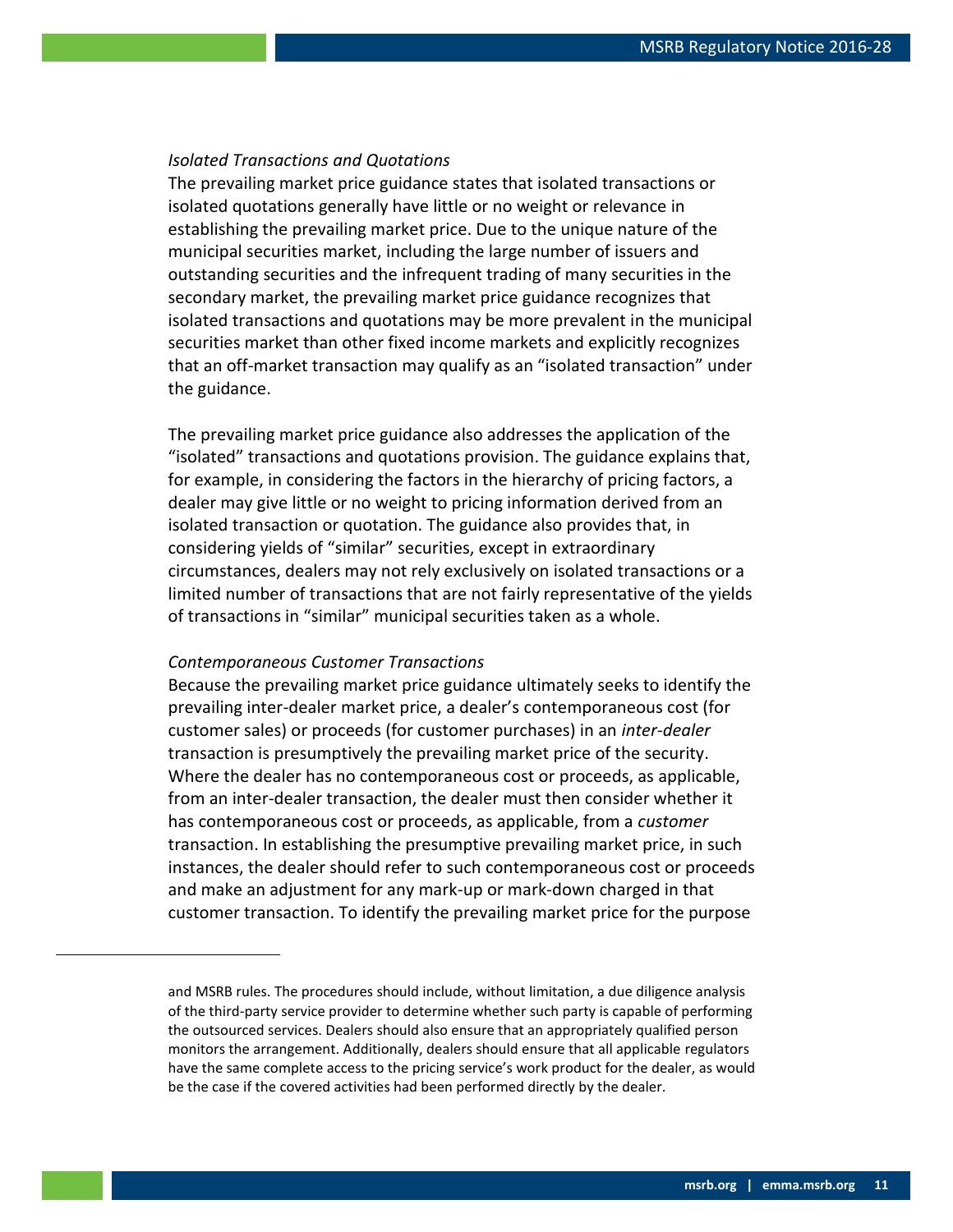of calculating the mark-up or mark-down in the contemporaneous customer transaction, the dealer should proceed down the waterfall, according to its terms, identifying the most relevant and probative evidence of the prevailing inter-dealer market price.

Thus, where a dealer lacks a contemporaneous purchase from another dealer, the prevailing market price in connection with a sale to a customer should be established by identifying any contemporaneous cost from a transaction with another customer and then making an upward adjustment. The adjustment, sometimes referred to as an "imputed markdown," should then be added to the dealer's purchase price from the customer to establish pricing at the level at which an inter-dealer trade might have occurred. Similarly, in determining the prevailing market price of a municipal security in connection with a purchase from a customer, where the dealer lacks a contemporaneous sale to another dealer, the prevailing market price should be established by identifying any contemporaneous proceeds in a transaction with another customer, and then making a downward adjustment by deducting an "imputed mark-up."<sup>13</sup>

This approach is supported by the relevant case law and is consistent with the text of the guidance because the presumptive prevailing market price, through this methodology, is established "by referring to" the dealer's contemporaneous cost or proceeds, as required by the prevailing market price guidance under Supplementary Material .06(a)(i). Moreover, this approach is consistent with the fundamental principle underlying the guidance, because it results in a reasonable proxy for what the dealer's

<sup>&</sup>lt;sup>13</sup> For example, assume that Dealer A sells municipal security X to Dealer B at a price of 98.5. Then, assume that Dealer C purchases municipal security X from a customer at a price of 98 and contemporaneously sells the security to another customer at a price of 100. Because Dealer C itself has no contemporaneous inter-dealer transactions in the security, it would proceed down the waterfall to the hierarchy of pricing factors, discussed *supra*. A dealer at that level of the waterfall analysis must first consider prices of any contemporaneous interdealer transaction in establishing the prevailing market price. Accordingly, Dealer C would consider the contemporaneous inter-dealer transaction between Dealer A and Dealer B at 98.5 in determining the amount of the mark-down for the dealer purchase, and deduct its contemporaneous cost of 98 from 98.5 to arrive at a mark-down of 0.5. Then, Dealer C would add the amount of the mark-down to the dealer's contemporaneous cost for a presumptive prevailing market price (or adjusted contemporaneous cost) of 98.5. In the absence of evidence to rebut the presumption, when disclosing the mark-up to the customer to whom Dealer C sold municipal security X, Dealer C would disclose the difference between Dealer C's adjusted contemporaneous cost (98.5) and the price paid by the customer to whom Dealer C sold municipal security X (100) for a mark-up of 1.5 (1.52% of the prevailing market price).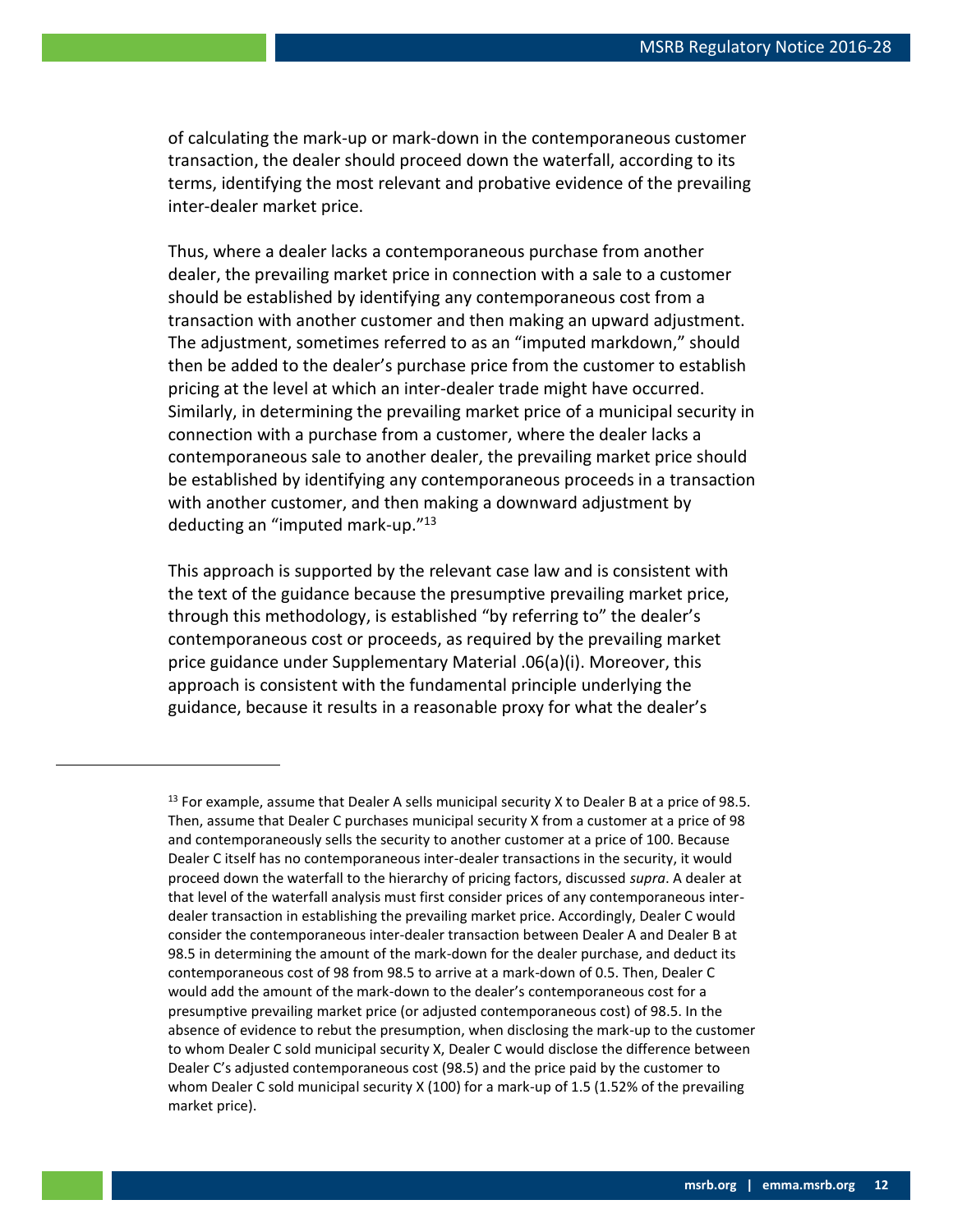contemporaneous cost or proceeds would have been in an inter-dealer transaction.

This interpretation of the prevailing market price guidance takes on special significance in the context of the new mark-up disclosure requirement under Rule G-15. Where, for example, a dealer purchases a security from one retail customer and contemporaneously sells it to another retail customer, with no relevant market changes in the interim, the total difference between the two prices may be attributed to dealer compensation, but each customer pays only a portion of this difference (as either a mark-up or a mark-down). Without adjustments to the contemporaneous cost and proceeds based on the mark-down and mark-up, respectively, the confirmation disclosures to both customers would reflect "double counting." By contrast, under the adjustment approach, where there are no relevant market changes in the interim that would rebut the presumption, there is a complete apportionment of the total difference in price (*i.e.*, no double counting and no part of the total difference in price left undisclosed to a customer).

#### *Non-Arms-Length Affiliate Transactions*

 $\overline{a}$ 

Where a dealer will be required to "look through" a transaction in a security with its affiliate to the circumstances of the affiliate's transaction(s) in the security with third parties to determine whether a mark-up disclosure obligation is triggered under Rule G-15, the dealer will also be required to "look through" to such affiliate's contemporaneous cost or proceeds in determining the amount of the dealer's mark-up pursuant to Rule G-30. In addition, this substantive "look through" requirement will also apply more generally under Rule G-30 for purposes of evaluating the fairness and reasonableness of mark-ups, even where mark-up disclosure will not be required under Rule G-15. Therefore, as noted in the discussion above of the mark-up disclosure requirement, a non-arms-length transaction in a security (as defined in that context) with an affiliate should not be used to identify a dealer's contemporaneous cost or proceeds and presumptively the prevailing market price of the security.<sup>14</sup>

 $14$  For example, assume Dealer A1, a market-facing dealer, and Dealer A2, a retail customerfacing dealer, are affiliates both owned by Company A. On the same trading day, Dealer A1 purchases municipal security X from an unaffiliated dealer at \$90 ("Transaction 1"). Dealer A1 displays municipal security X for sale at \$93 on Dealer A2's customer-facing platform, on which other dealers have not frequently participated. A retail customer places an order to purchase municipal security X from Dealer A2 at the displayed price of \$93. Dealer A2 purchases municipal security X from Dealer A1 at \$93 in a non-arms-length transaction within the meaning of the new disclosure requirements under Rule G-15 ("Transaction 2"). Dealer A2 then sells municipal security X to the retail customer at \$93, plus \$1 trading fee ("Transaction 3"). During the day, there are no other transactions in municipal security X and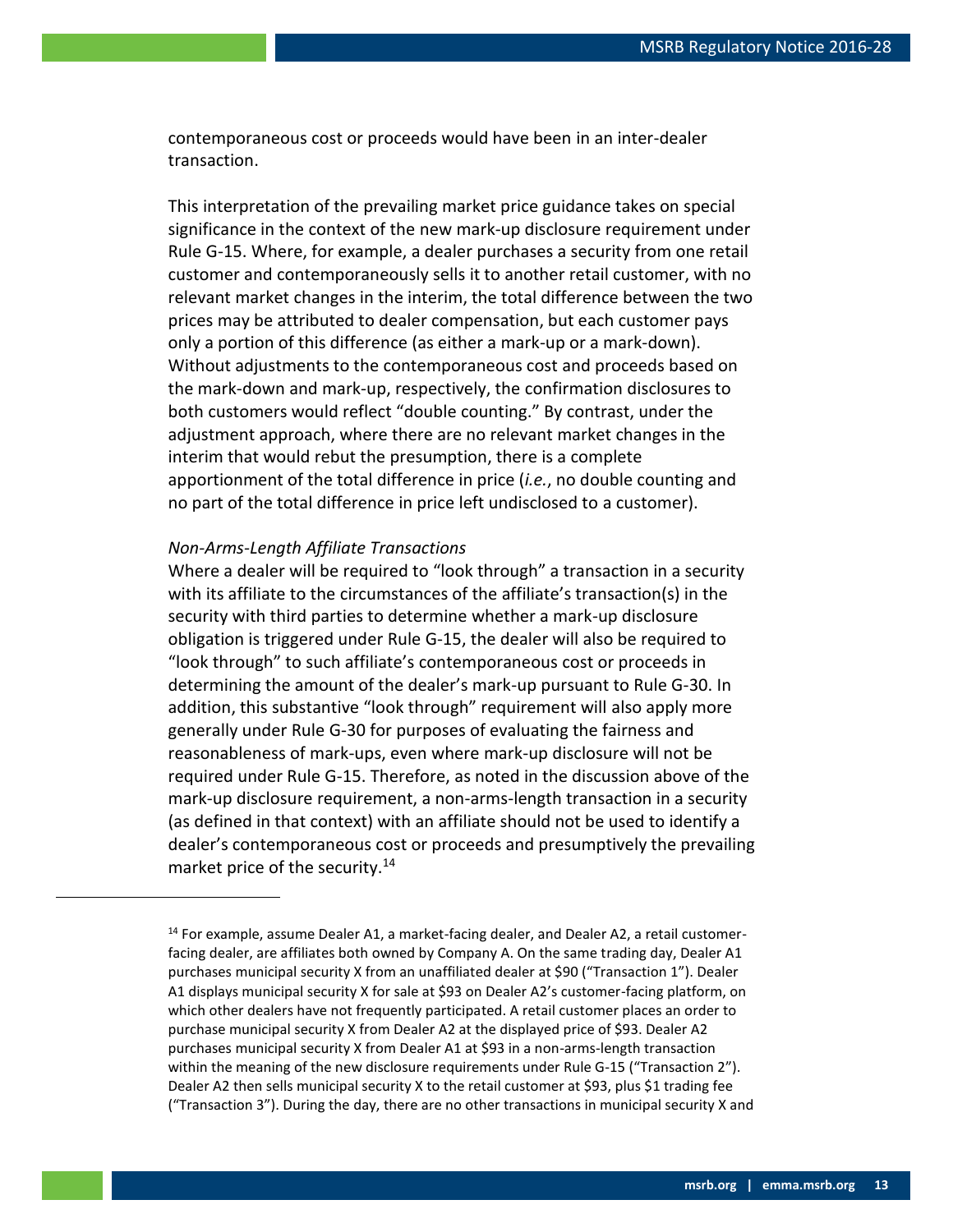#### *Compliance at the Time of Generation of Disclosure*

As noted above, a dealer may determine, as a final matter for disclosure purposes, the prevailing market price—and therefore, the mark-up—based on the information the dealer has, through the use of reasonable diligence as required by Rule G-30, at the time the dealer systematically inputs the information into its systems to generate the mark-up disclosure.

Such timing of the determination of prevailing market price would avoid potentially open-ended delays that could otherwise result if dealers were required to wait to generate a disclosure until they could, for example, determine that they do not have any "contemporaneous" proceeds for a particular transaction.<sup>15</sup> Such timing also permits dealers that, on a voluntary basis, disclose mark-ups and mark-downs in a broader class of principal transactions to generate customer confirmations at the time of trade, should they choose to do so. To clarify, a dealer will not be expected to cancel and resend a confirmation to revise the mark-up or mark-down disclosure solely based on the occurrence of a subsequent transaction or event that otherwise would be relevant to the determination of the mark-up or mark-down under the prevailing market price guidance. Where, however, a dealer, for example, has contemporaneous proceeds by the time of the inputting of the information into the dealer's systems to generate the disclosure, the dealer (in accordance with the prevailing market price guidance) presumptively will

<sup>15</sup> Assume, for example, a dealer systematically inputs the mark-up related information into its systems intra-day (*e.g.*, at the time of trade) for the generation of confirmations. If such dealer purchases a security from a customer at 9:00 AM at a time when it has no contemporaneous proceeds, the dealer may, for disclosure purposes, proceed down the waterfall to determine the prevailing market price for that trade and thus its disclosed markdown to the customer. For fair pricing purposes, however, if that same dealer later obtains "contemporaneous" proceeds for that security, the dealer's prevailing market price in connection with the 9:00 AM transaction would presumptively be established by reference to the later contemporaneous proceeds.

In contrast, if a dealer systematically inputs the mark-up related information into its systems at the end of the day for the generation of confirmations, under the same trading scenario described above, the dealer must consider any subsequent contemporaneous proceeds that occurred after the time of trade but before the end of the day, for both disclosure and fairpricing purposes.

no other dealers display any price for municipal security X. In this example, Transaction 2 should not be used to indicate Dealer A2's contemporaneous cost. Instead, Dealer A2 would be required to "look through" Transaction 2, a non-arms length transaction with affiliated Dealer A1, and use Transaction 1 and the time of that trade and the related cost to Dealer A1 in determining the prevailing market price.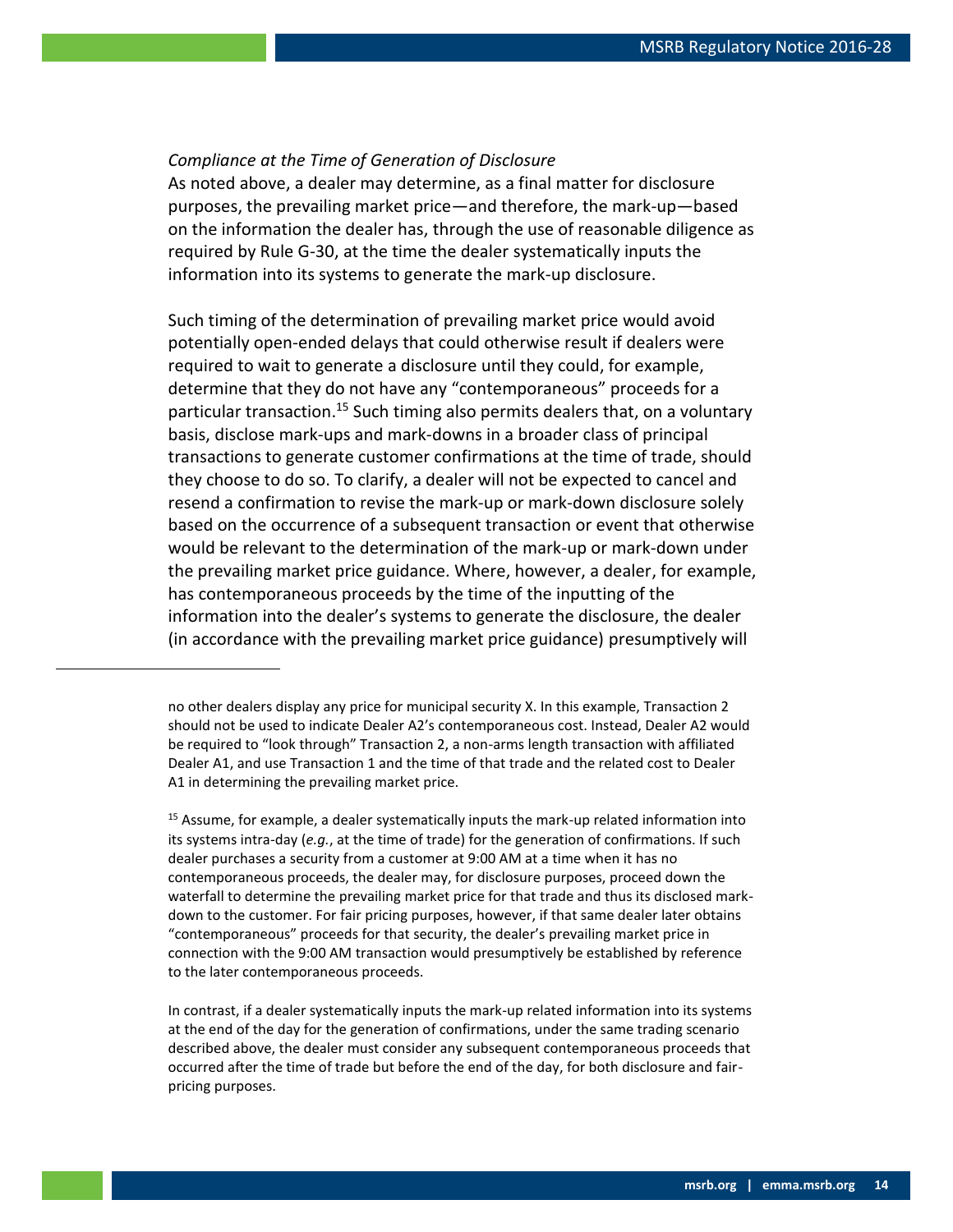be required to establish the prevailing market price of the municipal security by reference to such contemporaneous proceeds.<sup>16</sup>

#### *Reasonable Policies and Procedures; Automation*

As described above, under Rule G-30, dealers must establish market value as accurately as possible using reasonable diligence under the facts and circumstances. Consistent with this longstanding standard of reasonable diligence, the MSRB expects that dealers will have reasonable policies and procedures in place to determine the prevailing market price that are consistent with Supplementary Material .06 and that such policies and procedures are applied consistently across customers. Thus, for example, dealers should establish policies and procedures pertaining to the provisions regarding functionally separate trading desks, if applicable. Similarly, as applicable, firms should establish reasonable policies and procedures relating to, without limitation, inter-affiliate transactions, the determination of imputed mark-ups, the determination of similar securities, and the use of economic models. Additionally, it may be reasonable for a dealer that chooses largely to automate the prevailing market price determination to establish in its policies and procedures objective criteria reasonably designed to implement aspects of the guidance that are not prescribed and as to which dealers would have discretion to exercise a degree of subjectivity if the determination were not automated.

November 29, 2016

 $\overline{a}$ 

\* \* \* \* \*

 $16$  For example, a dealer that operates an alternative trading system or ATS may often, if not always, be in a position to identify its contemporaneous proceeds in connection with a purchase from a customer. Importantly, under Rule G-18, Supplementary Material .03, a dealer must make every effort to execute a customer transaction promptly, taking into account prevailing market conditions. Any intentional delay of a transaction to avoid recognizing proceeds as contemporaneous at the time of a transaction or otherwise would be contrary to these duties to customers. A dealer found to purposefully delay the execution of a customer order for such purposes also may be in violation of Rule G-17, on conduct of municipal securities and municipal advisory activities.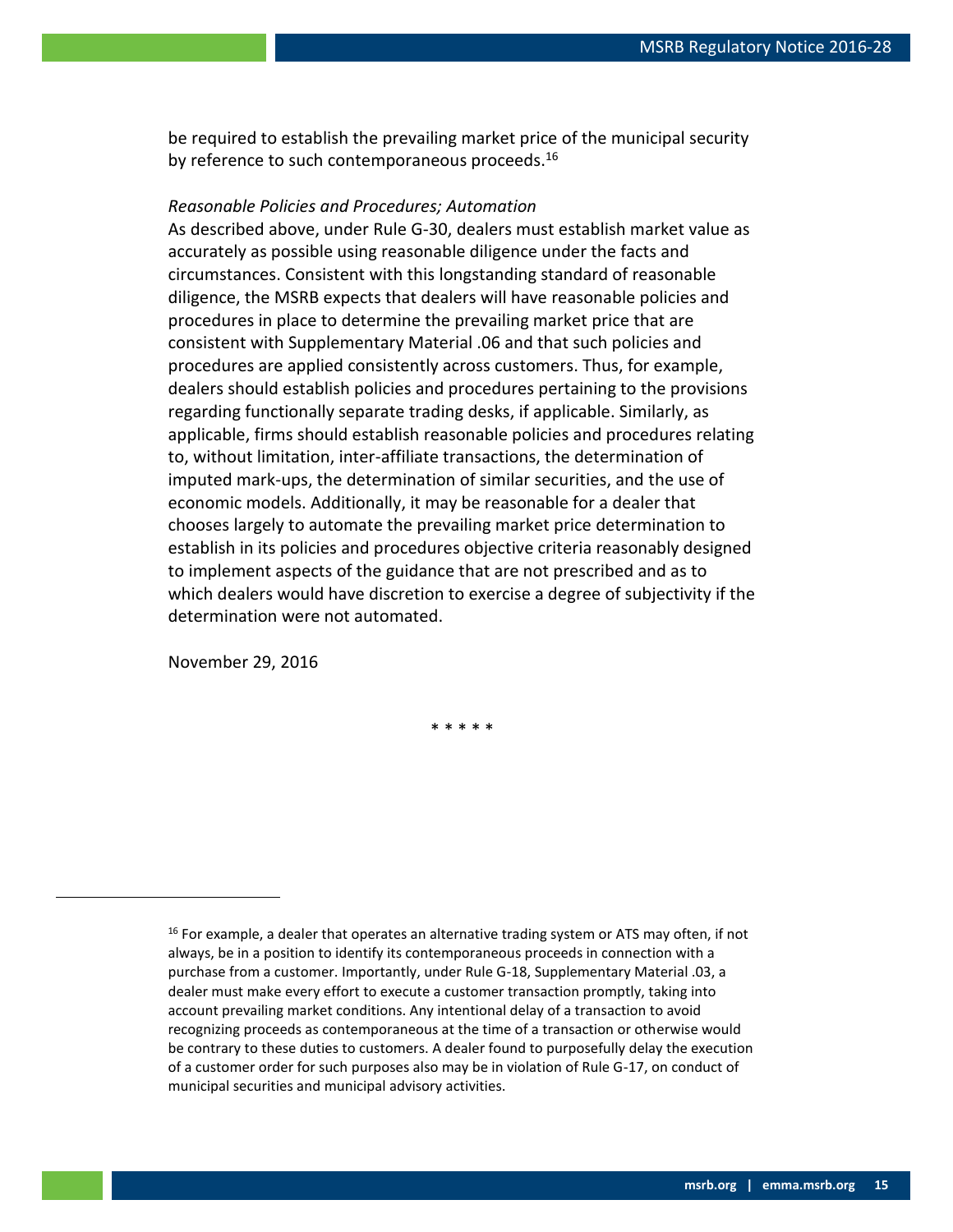## **Text of Amendments**

**Rule G-15: Confirmation, Clearance, Settlement and Other Uniform Practice Requirements with Respect to Transactions with Customers**

#### (a) *Customer Confirmations.*

(i) At or before the completion of a transaction in municipal securities with or for the account of a customer, each broker, dealer or municipal securities dealer shall give or send to the customer a written confirmation that complies with the requirements of this paragraph (i):

(A) Transaction information. The confirmation shall include information regarding the terms of the transaction as set forth in this subparagraph (A):

(1) No change.

(2) Trade date and time of execution.

(a) The trade date shall be shown.

(b) The time of execution shall be shown; provided that, for a transaction for an institutional account as defined in Rule G-8(a)(xi) or a transaction in municipal fund securities, a statement that the time of execution will be furnished upon written request of the customer may be shown in satisfaction of the obligation to disclose the time of execution on the confirmation. In addition, either (a) the time of execution, or (b) a statement that the time of execution will be furnished upon written request of the customer shall be shown.

 $(3) - (8)$  No change.

 $(B) - (C)$  No change.

(D) Disclosure statements:

 $(1) - (3)$  No change.

(4) The confirmation for a transaction (other than a transaction in municipal fund securities) executed for or with a non-institutional customer shall include, in a format specified by the MSRB, a reference and, if the confirmation is electronic, a hyperlink to a webpage on EMMA that contains publicly available trading data for the specific security that was traded, along with a brief description of the type of information available on that

Underlining indicates new language; strikethrough denotes deletions.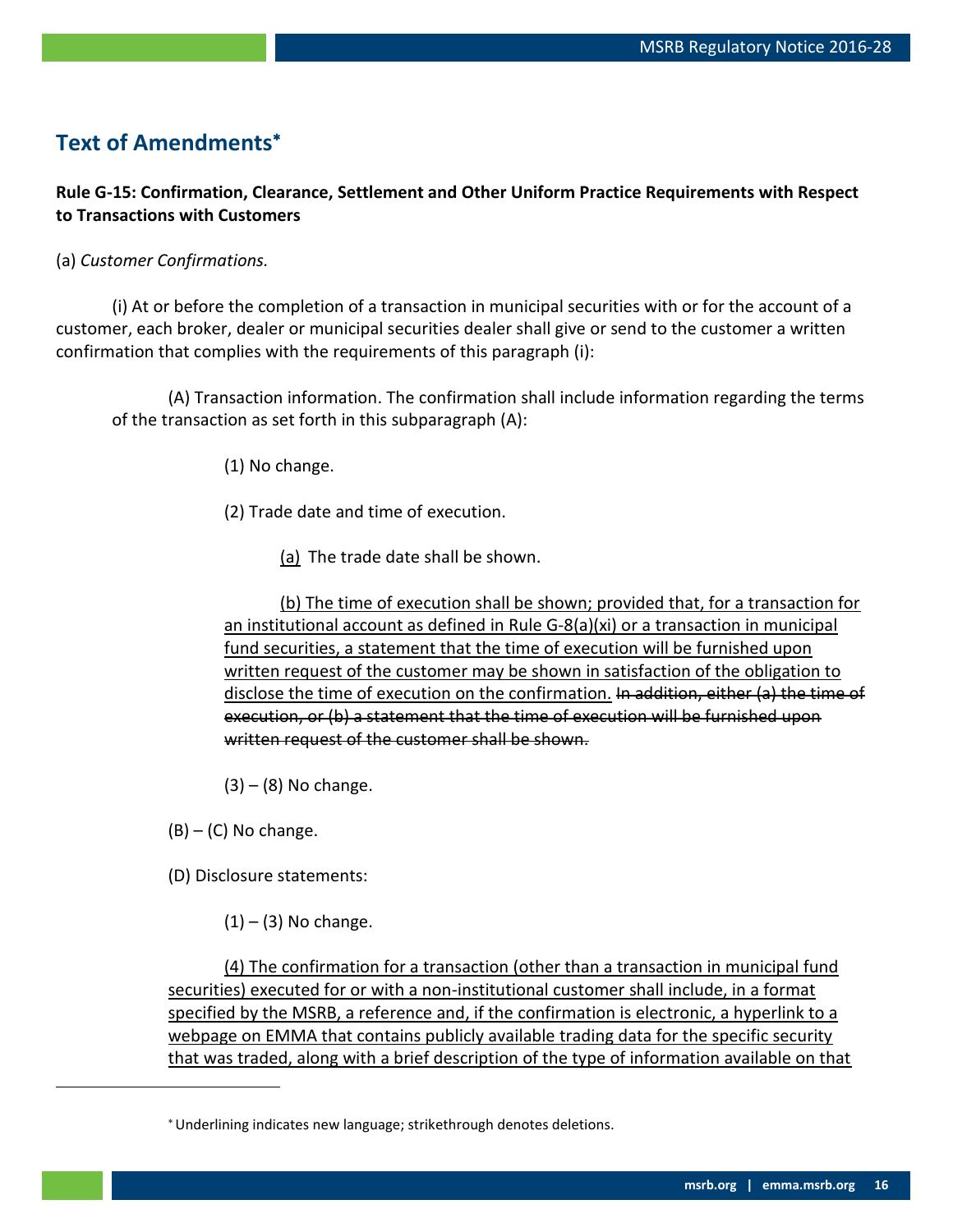#### page.

(E) Confirmation format. All requirements must be clearly and specifically indicated on the front of the confirmation, except that the following statements may be on the reverse side of the confirmation:

 $(1) - (2)$  No change.

#### (3) The statement concerning time of execution that can be provided in satisfaction of subparagraph (A)(2) of this paragraph.

#### (F) Mark-ups and Mark-downs.

(1) General. A confirmation shall include the dealer's mark-up or mark-down for the transaction, to be calculated in compliance with Rule G-30, Supplementary Material .06 and expressed as a total dollar amount and as a percentage of the prevailing market price if:

(a) the broker, dealer or municipal securities dealer ("dealer") is effecting a transaction in a principal capacity with a non-institutional customer, and

(b) the broker, dealer or municipal securities dealer purchased (sold) the security in one or more offsetting transactions in an aggregate trading size meeting or exceeding the size of such sale to (purchase from) the non-institutional customer on the same trading day as the non-institutional customer transaction. If any such transaction occurs with an affiliate of the dealer and is not an arms-length transaction, the dealer is required to "look through" to the time and terms of the affiliate's transaction(s) with third parties in the security in determining whether the conditions of this paragraph have been met.

(2) Exceptions. A dealer shall not be required to include the disclosure specified in paragraph (F)(1) above if:

(a) the non-institutional customer transaction was executed by a principal trading desk that is functionally separate from the principal trading desk within the same dealer that executed the dealer purchase (in the case of a sale to a customer) or dealer sale (in the case of a purchase from a customer) of the security, and the dealer had in place policies and procedures reasonably designed to ensure that the functionally separate principal trading desk through which the dealer purchase or dealer sale was executed had no knowledge of the customer transaction;

(b) the customer transaction is a "list offering price transaction" as defined in paragraph (d)(vii) of Rule G-14 RTRS Procedures; or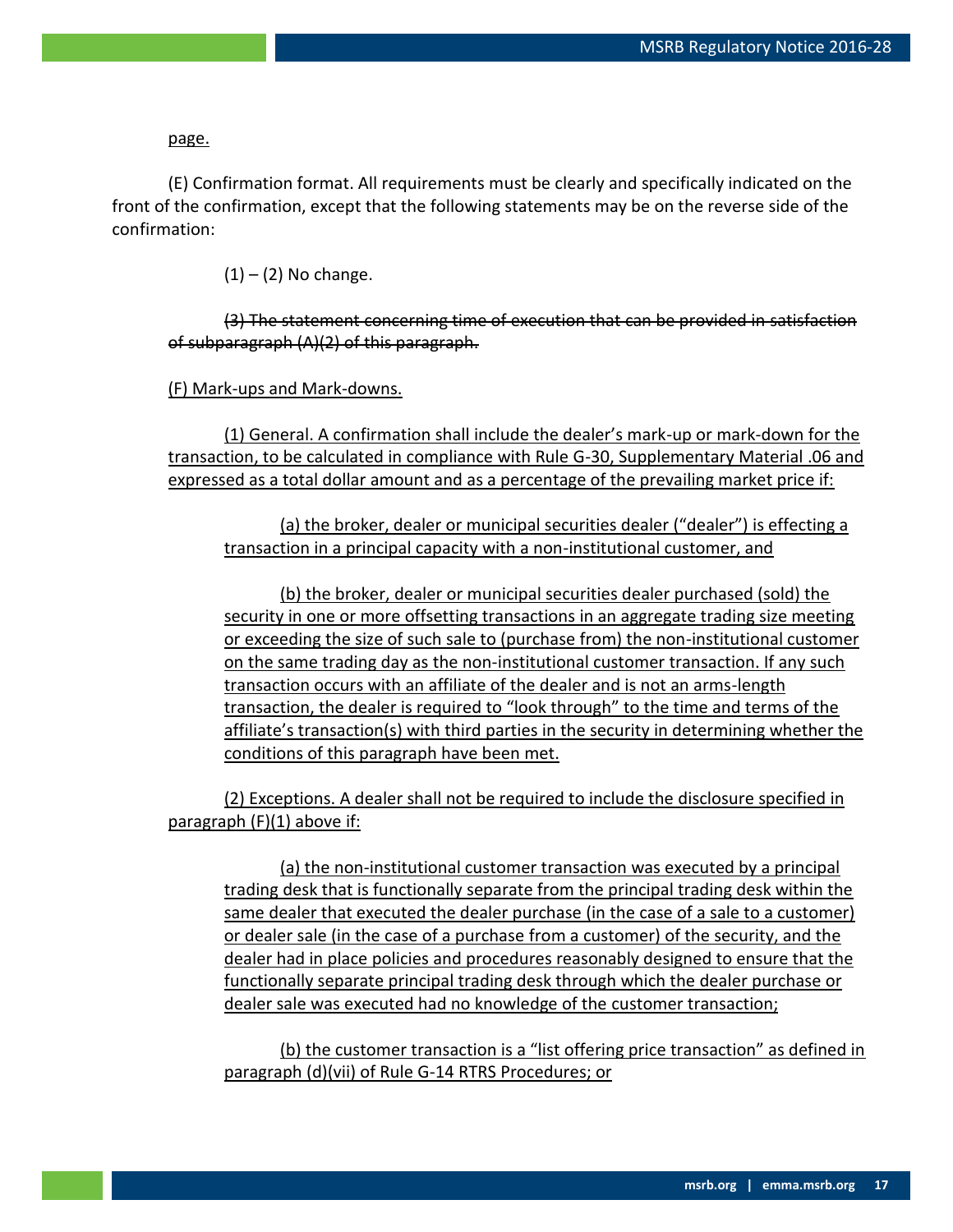(c) the customer transaction is for the purchase or sale of municipal fund securities.

 $(ii) - (v)$  No change.

(vi) Definitions. For purposes of this rule, the following terms shall have the following meanings:

 $(A) - (H)$  No change.

(I) The term "arms-length transaction" shall mean a transaction that was conducted through a competitive process in which non-affiliate firms could also participate, and where the affiliate relationship did not influence the price paid or proceeds received by the dealer.

(J) The term "non-institutional customer" shall mean a customer with an account that is not an institutional account, as defined in Rule G-8(a)(xi).

(vii) – (viii) No change.

 $(b) - (g)$  No change.

**\* \* \* \* \***

#### **Rule G-30: Prices and Commissions**

 $(a) - (b)$  No change.

#### **Supplementary Material**

#### **.01 General Principles.**

(a) Each broker, dealer or municipal securities dealer (each, a "dealer," and collectively, "dealers"), whether effecting a trade on an agency or principal basis, must exercise reasonable diligence in establishing the market value of the security and the reasonableness of the compensation received on the transaction.

 $(b) - (c)$  No change.

(d) Dealer compensation on a principal transaction with a customer is considered to be a mark-up or mark-down that is computed from the inter-dealer market price-prevailing market price at the time of the customer transaction, as described in Supplementary Material .06. As part of the aggregate price to the customer, the mark-up or mark-down also must be a fair and reasonable amount, taking into account all relevant factors.

(e) No change.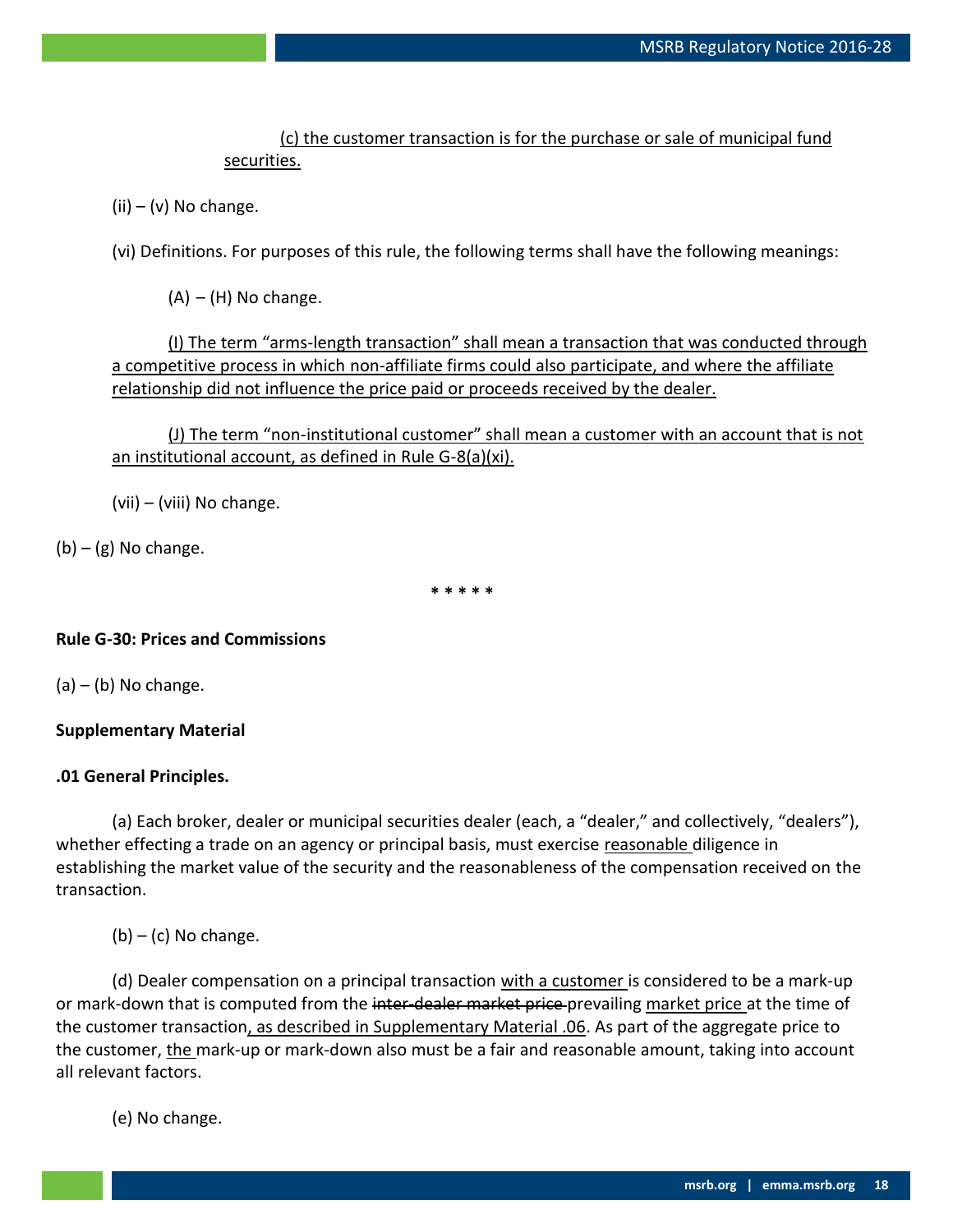**.02 – .05** No change.

#### **.06 Mark-Up Policy**

#### (a) Prevailing Market Price

(i) A dealer that is acting in a principal capacity in a transaction with a customer and is charging a mark-up or mark-down must mark-up or mark-down the transaction from the prevailing market price. Presumptively for purposes of this Supplementary Material .06, the prevailing market price for a municipal security is established by referring to the dealer's contemporaneous cost as incurred, or contemporaneous proceeds as obtained, consistent with applicable MSRB rules. (See, e.g., Rule G-18).

(ii) When the dealer is selling the municipal security to a customer, other evidence of the prevailing market price may be considered only where the dealer made no contemporaneous purchases of the security or can show that in the particular circumstances the dealer's contemporaneous cost is not indicative of the prevailing market price. When the dealer is buying the municipal security from a customer, other evidence of the prevailing market price may be considered only where the dealer made no contemporaneous sales of the security or can show that in the particular circumstances the dealer's contemporaneous proceeds are not indicative of the prevailing market price.

(iii) A dealer's cost is (or proceeds are) considered contemporaneous if the transaction occurs close enough in time to the subject transaction that it would reasonably be expected to reflect the current market price for the municipal security.

(iv) A dealer that effects a transaction in municipal securities with a customer and identifies the prevailing market price using a measure other than the dealer's own contemporaneous cost (or, in a mark-down, the dealer's own proceeds) must be prepared to provide evidence that is sufficient to overcome the presumption that such contemporaneous cost (or proceeds) provides the best measure of the prevailing market price. A dealer may be able to show that such contemporaneous cost is (or proceeds are) not indicative of prevailing market price, and thus overcome the presumption, in instances where: (A) interest rates changed after the dealer's contemporaneous transaction to a degree that such change would reasonably cause a change in municipal securities pricing; (B) the credit quality of the municipal security changed significantly after the dealer's contemporaneous transaction; or (C) news was issued or otherwise distributed and known to the marketplace that had an effect on the perceived value of the municipal security after the dealer's contemporaneous transaction.

(v) In instances where the dealer has established that the dealer's cost is (or, in a markdown, proceeds are) not contemporaneous, or where the dealer has presented evidence that is sufficient to overcome the presumption that the dealer's contemporaneous cost (or proceeds) provides the best measure of the prevailing market price, such as those instances described in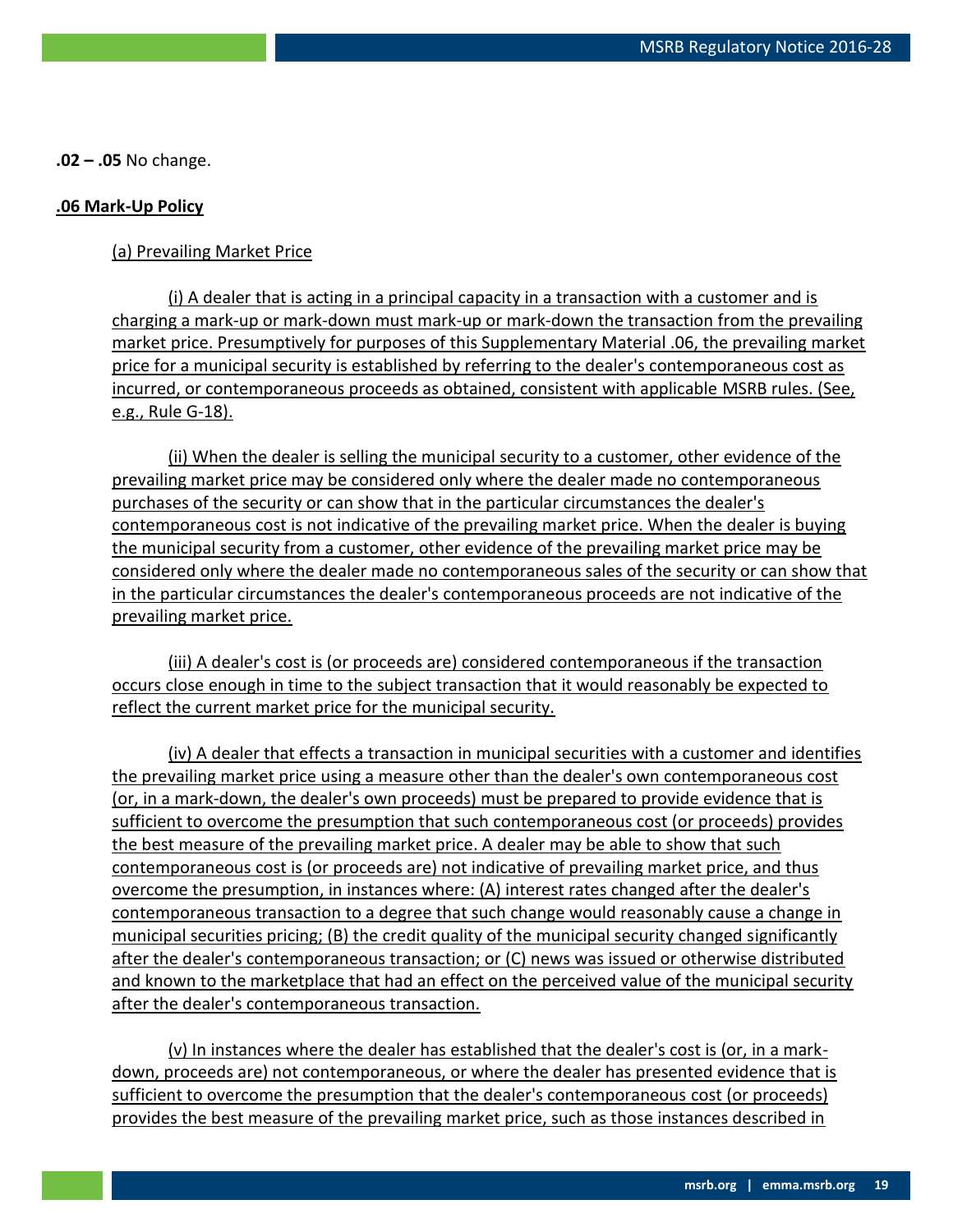(a)(iv)(A), (B) and (C), the dealer must consider, in the order listed and subject to (a)(viii), the following types of pricing information to determine prevailing market price:

(A) Prices of any contemporaneous inter-dealer transactions in the municipal security in question;

(B) In the absence of transactions described in (A), prices of contemporaneous dealer purchases (sales) in the municipal security in question from (to) institutional accounts with which any dealer regularly effects transactions in the same municipal security; or

(C) In the absence of transactions described in (A) and (B), for actively traded municipal securities, contemporaneous bid (offer) quotations for the municipal security in question made through an inter-dealer mechanism, through which transactions generally occur at the displayed quotations.

(A dealer may consider a succeeding category of pricing information only when the prior category does not generate relevant pricing information (e.g., a dealer may consider pricing information under (B) only after the dealer has determined, after applying (A), that there are no contemporaneous inter-dealer transactions in the same security).) In reviewing the pricing information available within each category, the relative weight, for purposes of identifying prevailing market price, of such information (i.e., a particular transaction price or quotation) depends on the facts and circumstances of the comparison transaction or quotation (e.g., whether the dealer in the comparison transaction was on the same side of the market as the dealer in the subject transaction and timeliness of the information). Because of the lack of active trading in most municipal securities, it is not always possible to establish the prevailing market price for a municipal security based solely on contemporaneous transaction prices or contemporaneous quotations for the security. Accordingly, dealers may often need to consider other factors, consistent with (a)(vi) and (a)(vii) below.

(vi) In the event that, in particular circumstances, the above factors are not available, other factors that may be taken into consideration (not in any required order or combination) for the purpose of establishing the price from which a customer mark-up (mark-down) may be calculated, include but are not limited to:

• Prices, or yields calculated from prices, of contemporaneous inter-dealer transactions in a "similar" municipal security, as defined below;

• Prices, or yields calculated from prices, of contemporaneous dealer purchase (sale) transactions in a "similar" municipal security with institutional accounts with which any dealer regularly effects transactions in the "similar" municipal security with respect to customer mark-ups (mark-downs); and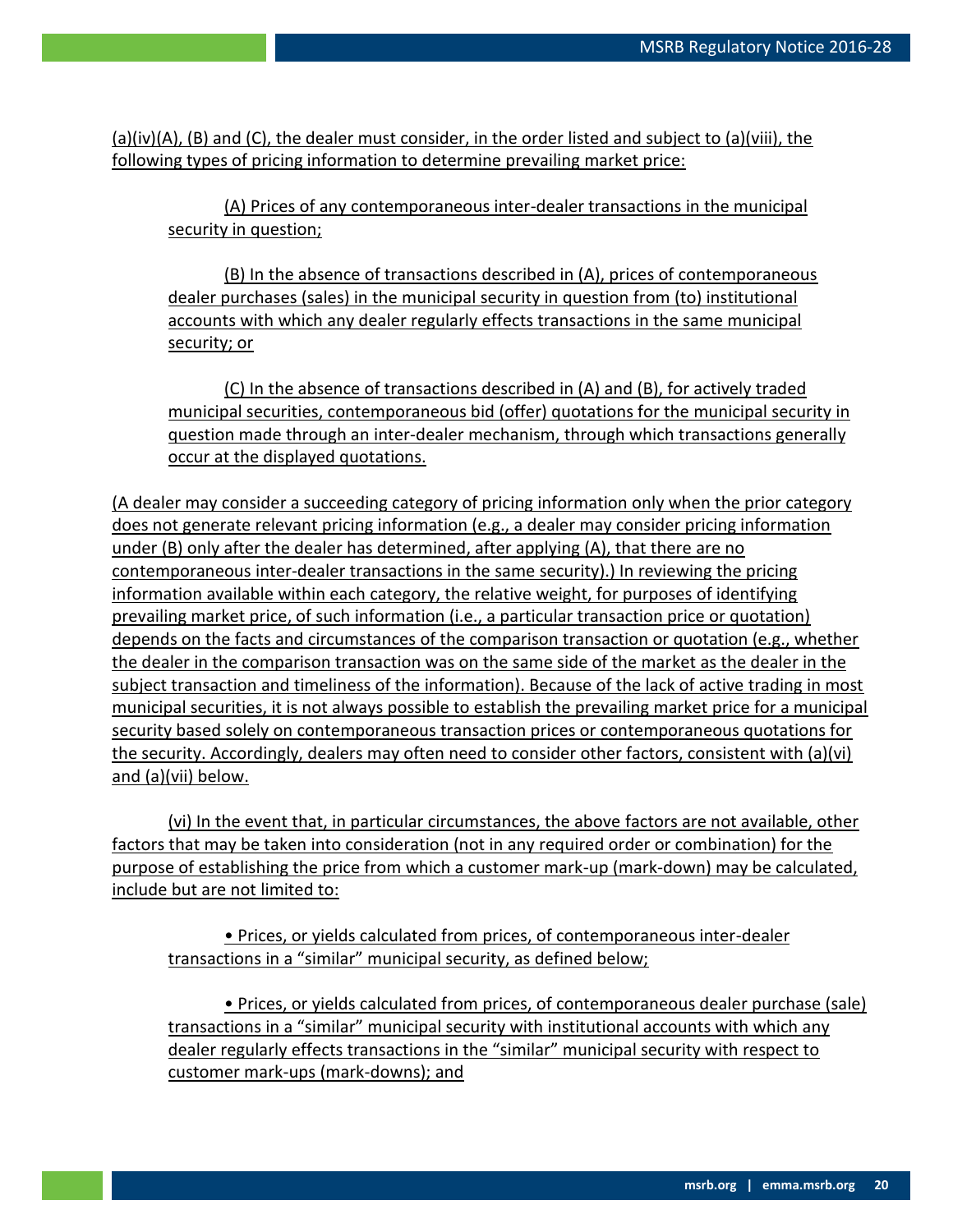• Yields calculated from validated contemporaneous inter-dealer bid (offer) quotations in "similar" municipal securities for customer mark-ups (mark-downs).

The relative weight, for purposes of identifying prevailing market price, of the pricing information obtained from the factors set forth above depends on the facts and circumstances surrounding the comparison transaction (i.e., whether the dealer in the comparison transaction was on the same side of the market as the dealer in the subject transaction, timeliness of the information, and, with respect to the final factor listed above, the relative spread of the quotations in the similar municipal security to the quotations in the subject security).

(vii) Finally, if information concerning the prevailing market price of the subject municipal security cannot be obtained by applying any of the above factors, dealers (and the regulatory agencies responsible for enforcing MSRB rules) may consider as a factor in assessing the prevailing market price of a municipal security the prices or yields derived from economic models (e.g., discounted cash flow models) that take into account measures such as reported trade prices, credit quality, interest rates, industry sector, time to maturity, call provisions and any other embedded options, coupon rate, and face value; and consider all applicable pricing terms and conventions (e.g., coupon frequency and accrual methods).

(viii) Because the ultimate evidentiary issue is the prevailing market price, isolated transactions or isolated quotations generally will have little or no weight or relevance in establishing prevailing market price. For example, in considering the pricing information described in (a)(v), a dealer may give little or no weight to pricing information derived from an isolated transaction or quotation, such as an off-market transaction. In addition, in considering yields of "similar" municipal securities, except in extraordinary circumstances, dealers may not rely exclusively on isolated transactions or a limited number of transactions that are not fairly representative of the yields of transactions in "similar" municipal securities taken as a whole.

#### (b) "Similar" Municipal Securities

(i) A "similar" municipal security should be sufficiently similar to the subject security that it would serve as a reasonable alternative investment to the investor. At a minimum, the municipal security or securities should be sufficiently similar that a market yield for the subject security can be fairly estimated from the yields of the "similar" security or securities. Where a municipal security has several components, appropriate consideration may also be given to the prices or yields of the various components of the security.

(ii) The degree to which a municipal security is "similar," as that term is used in this Supplementary Material .06, to the subject security may be determined by all relevant factors, including but not limited to the following:

(A) Credit quality considerations, such as whether the municipal security is issued by the same or similar entity, bears the same or similar credit rating, or is supported by a similarly strong guarantee or collateral as the subject security (to the extent securities of